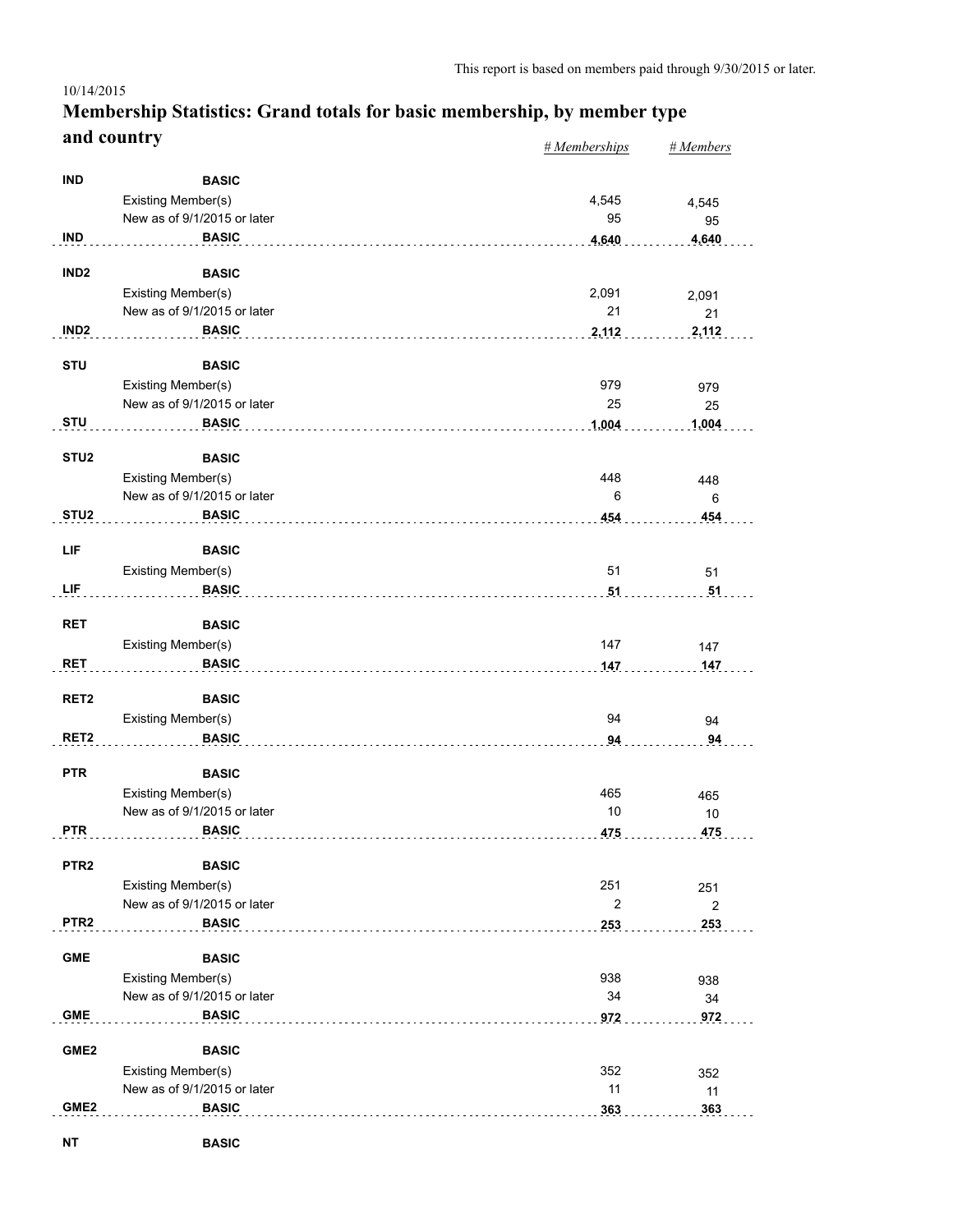| <b>Grand Total:</b> |                             | 11,566       | 11,566         |
|---------------------|-----------------------------|--------------|----------------|
| NT <sub>2</sub>     | <b>BASIC</b>                | 412          | 412            |
|                     | New as of 9/1/2015 or later | 6            | 6              |
|                     | Existing Member(s)          | 406          | 406            |
| NT <sub>2</sub>     | <b>BASIC</b>                |              |                |
| <b>COMP</b>         | <b>BASIC</b>                | $\mathbf{2}$ | $\mathbf{2}$   |
|                     | Existing Member(s)          | 2            | $\overline{2}$ |
| <b>COMP</b>         | <b>BASIC</b>                |              |                |
| <b>NT</b>           | <b>BASIC</b>                | 587          | 587            |
|                     | New as of 9/1/2015 or later | 28           | 28             |
|                     | Existing Member(s)          | 559          | 559            |

# **Member Types**



Note: in all general statistic reports, joint household memberships are treated as "one" member EXCEPT in the second column of this report, where joints are counted as two people, providing the most accurate count of the number of TESOL members.

|            |                      | Existing Member(s) | New as of 9/1/2015 or<br>later | <b>Total</b>   |
|------------|----------------------|--------------------|--------------------------------|----------------|
| COMP       | <b>United States</b> | $\mathbf{2}$       | 0                              | $\overline{2}$ |
|            | <b>Total</b>         | $\overline{2}$     | 0                              | $\overline{2}$ |
| <b>GME</b> | <b>United States</b> | 53                 | 0                              | 53             |
|            | <b>ALBANIA</b>       | 3                  | $\mathbf{0}$                   | 3              |
|            | <b>ALGERIA</b>       | 3                  | 0                              | 3              |
|            | <b>ARGENTINA</b>     | 17                 | $\mathbf{0}$                   | 17             |
|            | <b>ARMENIA</b>       | 1                  | 0                              | 1              |
|            | <b>AZERBAIJAN</b>    | 4                  | 3                              | 7              |
|            | <b>BANGLADESH</b>    | 26                 | $\bf{0}$                       | 26             |
|            | <b>BARBADOS</b>      | 1                  | 0                              | 1              |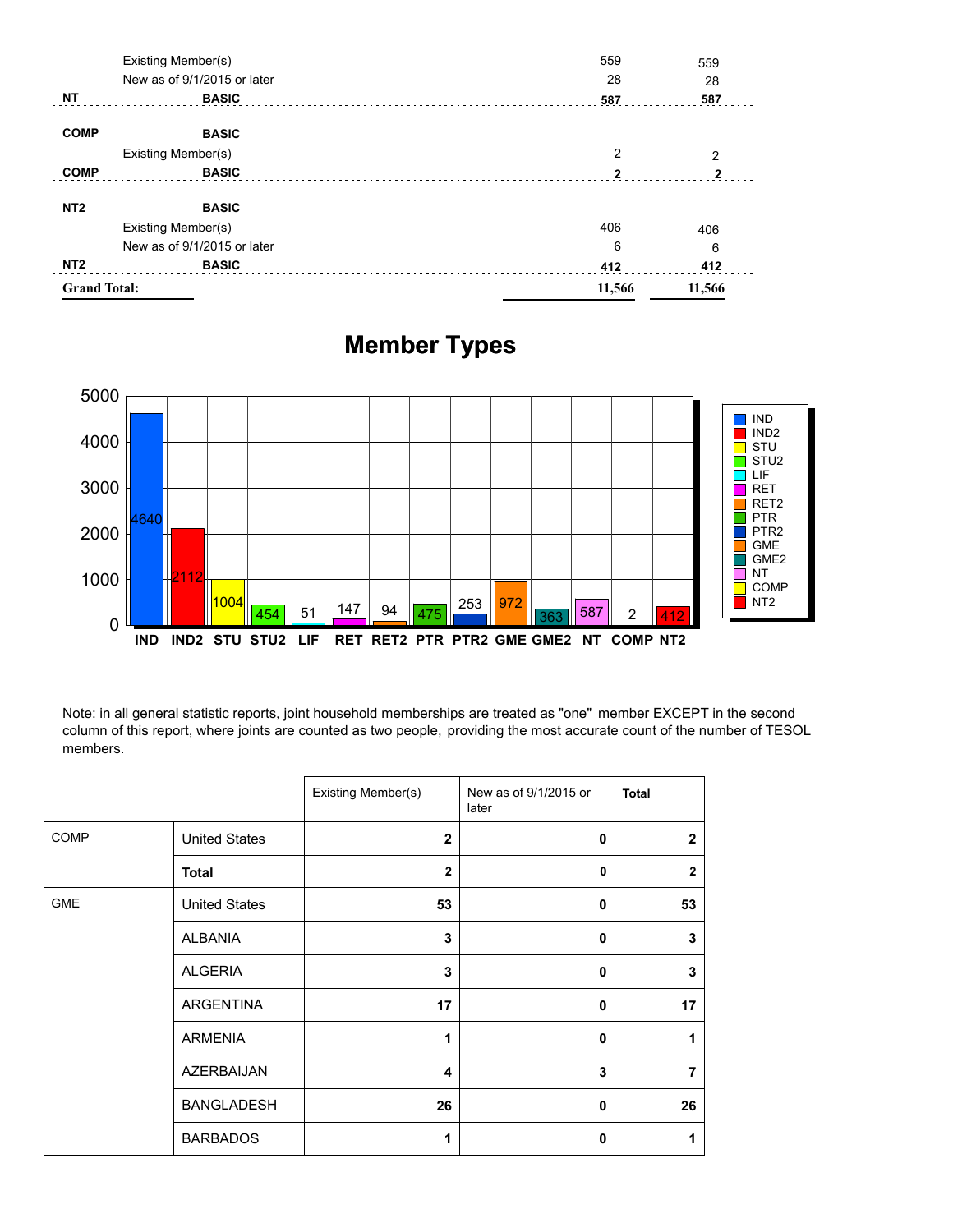|            |                     | Existing Member(s) | New as of 9/1/2015 or<br>later | <b>Total</b>     |
|------------|---------------------|--------------------|--------------------------------|------------------|
| <b>GME</b> | <b>BELIZE</b>       | $\mathbf{2}$       | $\pmb{0}$                      | $\mathbf{2}$     |
|            | <b>BOLIVIA</b>      | 8                  | $\pmb{0}$                      | 8                |
|            | <b>BOSNIA AND</b>   | $\mathbf{1}$       | $\pmb{0}$                      | 1                |
|            | <b>BRAZIL</b>       | 61                 | 1                              | 62               |
|            | <b>BULGARIA</b>     | $\mathbf{2}$       | $\mathbf{2}$                   | 4                |
|            | <b>BURKINA FASO</b> | $\mathbf 2$        | $\pmb{0}$                      | $\mathbf{2}$     |
|            | <b>CAMBODIA</b>     | $\mathbf 3$        | $\pmb{0}$                      | 3                |
|            | CAMEROON            | $\mathbf{2}$       | $\pmb{0}$                      | $\mathbf{2}$     |
|            | <b>CHILE</b>        | 10                 | 1                              | 11               |
|            | <b>CHINA</b>        | 144                | 0                              | 144              |
|            | <b>COLOMBIA</b>     | 14                 | $\mathbf{1}$                   | 15               |
|            | <b>COSTA RICA</b>   | 8                  | $\mathbf{1}$                   | 9                |
|            | <b>CROATIA</b>      | $\mathbf 3$        | $\mathbf{2}$                   | $\sqrt{5}$       |
|            | <b>DOMINICAN</b>    | $\overline{7}$     | $\pmb{0}$                      | $\overline{7}$   |
|            | <b>ECUADOR</b>      | 72                 | 3                              | 75               |
|            | <b>EGYPT</b>        | 22                 | 1                              | 23               |
|            | <b>GEORGIA</b>      | $\mathbf 3$        | $\pmb{0}$                      | $\mathbf 3$      |
|            | <b>GHANA</b>        | $\mathbf{1}$       | $\pmb{0}$                      | 1                |
|            | <b>GRENADA</b>      | $\mathbf{2}$       | $\pmb{0}$                      | $\mathbf 2$      |
|            | <b>GUATEMALA</b>    | 8                  | $\pmb{0}$                      | 8                |
|            | <b>HAITI</b>        | 18                 | $\pmb{0}$                      | 18               |
|            | <b>HONDURAS</b>     | $\boldsymbol{2}$   | $\pmb{0}$                      | $\boldsymbol{2}$ |
|            | <b>HONG KONG</b>    | 1                  | $\pmb{0}$                      | 1                |
|            | <b>HONG KONG</b>    | $\mathbf{1}$       | $\pmb{0}$                      | 1                |
|            | <b>HUNGARY</b>      | 1                  | $\pmb{0}$                      | 1                |
|            | <b>INDIA</b>        | 48                 | $\pmb{0}$                      | 48               |
|            | <b>INDONESIA</b>    | $\mathbf 3$        | $\pmb{0}$                      | 3                |
|            | <b>IRAN</b>         | 4                  | 1                              | 5                |
|            | <b>IRAQ</b>         | $\mathbf 3$        | $\pmb{0}$                      | 3                |
|            | <b>JAMAICA</b>      | $\boldsymbol{2}$   | $\pmb{0}$                      | $\mathbf 2$      |
|            | <b>JORDAN</b>       | $\mathbf{1}$       | $\pmb{0}$                      | 1                |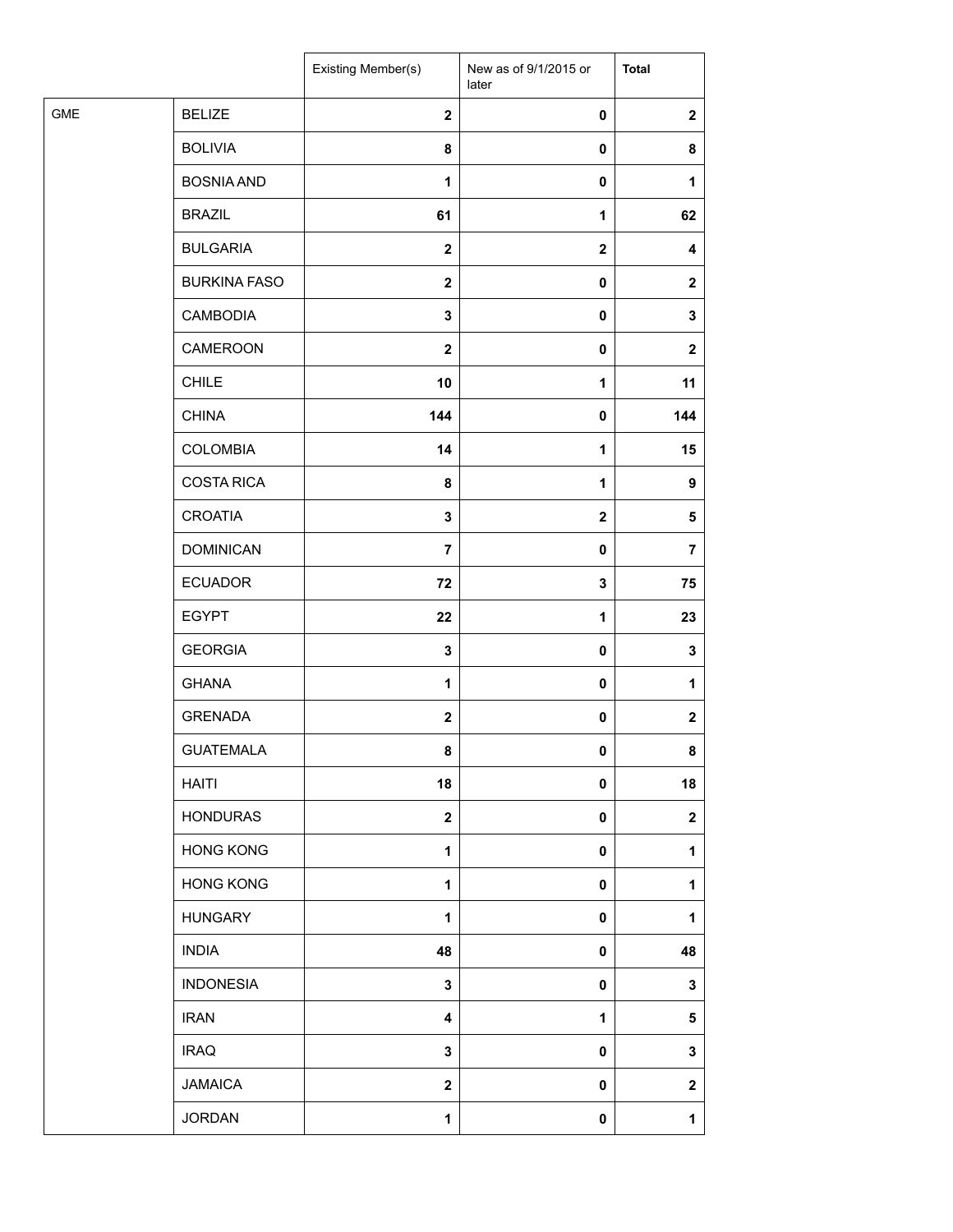| KAZAKHSTAN<br>$\mathbf{1}$<br>0<br>1<br><b>KENYA</b><br>$\mathbf{1}$<br>0<br>1<br>KOSOVO<br>$\mathbf{2}$<br>0<br>$\boldsymbol{2}$<br><b>KUWAIT</b><br>$\mathbf{1}$<br>0<br>1<br><b>KYRGYZSTAN</b><br>$\mathbf{2}$<br>0<br>$\mathbf 2$<br><b>LEBANON</b><br>$\mathbf 3$<br>0<br>3<br><b>MACAO</b><br>1<br>0<br>1<br>MADAGASCAR<br>3<br>0<br>3<br><b>MALAYSIA</b><br>10<br>$\overline{\mathbf{7}}$<br>17<br><b>MALI</b><br>$\mathbf 3$<br>0<br>3<br><b>MAURITANIA</b><br>10<br>0<br>10<br><b>MEXICO</b><br>57<br>0<br>57<br>MOLDOVA,<br>$\mathbf 3$<br>0<br>3<br><b>MONGOLIA</b><br>22<br>0<br>22<br><b>MOROCCO</b><br>22<br>1<br>23<br>MOZAMBIQUE<br>$\mathbf{1}$<br>$\mathbf{1}$<br>0<br><b>MYANMAR</b><br>$\mathbf{1}$<br>0<br>1<br><b>NEPAL</b><br>8<br>1<br>9<br><b>NEW ZEALAND</b><br>$\mathbf{1}$<br>$\pmb{0}$<br>1<br>NICARAGUA<br>$\mathbf{2}$<br>$\overline{2}$<br>0<br><b>NIGERIA</b><br>10<br>0<br>10<br><b>PAKISTAN</b><br>14<br>$\mathbf 3$<br>17<br><b>PALESTINIAN</b><br>$\mathbf{2}$<br>0<br>$\mathbf 2$<br><b>PANAMA</b><br>14<br>3<br>17<br>PARAGUAY<br>$\mathbf 1$<br>0<br>1<br>PEOPLES REP<br>$\overline{7}$<br>$\overline{\mathbf{7}}$<br>0<br>PERU<br>55<br>0<br>55<br><b>PHILIPPINES</b><br>$\boldsymbol{9}$<br>$\boldsymbol{9}$<br>0<br><b>POLAND</b><br>5<br>0<br>5<br><b>RUSSIA</b><br>6<br>0<br>6<br><b>RUSSIAN</b><br>$\overline{\mathbf{4}}$<br>0<br>4 |            | Existing Member(s) | New as of 9/1/2015 or<br>later | <b>Total</b> |
|------------------------------------------------------------------------------------------------------------------------------------------------------------------------------------------------------------------------------------------------------------------------------------------------------------------------------------------------------------------------------------------------------------------------------------------------------------------------------------------------------------------------------------------------------------------------------------------------------------------------------------------------------------------------------------------------------------------------------------------------------------------------------------------------------------------------------------------------------------------------------------------------------------------------------------------------------------------------------------------------------------------------------------------------------------------------------------------------------------------------------------------------------------------------------------------------------------------------------------------------------------------------------------------------------------------------------------------------------------------------------------|------------|--------------------|--------------------------------|--------------|
|                                                                                                                                                                                                                                                                                                                                                                                                                                                                                                                                                                                                                                                                                                                                                                                                                                                                                                                                                                                                                                                                                                                                                                                                                                                                                                                                                                                    | <b>GME</b> |                    |                                |              |
|                                                                                                                                                                                                                                                                                                                                                                                                                                                                                                                                                                                                                                                                                                                                                                                                                                                                                                                                                                                                                                                                                                                                                                                                                                                                                                                                                                                    |            |                    |                                |              |
|                                                                                                                                                                                                                                                                                                                                                                                                                                                                                                                                                                                                                                                                                                                                                                                                                                                                                                                                                                                                                                                                                                                                                                                                                                                                                                                                                                                    |            |                    |                                |              |
|                                                                                                                                                                                                                                                                                                                                                                                                                                                                                                                                                                                                                                                                                                                                                                                                                                                                                                                                                                                                                                                                                                                                                                                                                                                                                                                                                                                    |            |                    |                                |              |
|                                                                                                                                                                                                                                                                                                                                                                                                                                                                                                                                                                                                                                                                                                                                                                                                                                                                                                                                                                                                                                                                                                                                                                                                                                                                                                                                                                                    |            |                    |                                |              |
|                                                                                                                                                                                                                                                                                                                                                                                                                                                                                                                                                                                                                                                                                                                                                                                                                                                                                                                                                                                                                                                                                                                                                                                                                                                                                                                                                                                    |            |                    |                                |              |
|                                                                                                                                                                                                                                                                                                                                                                                                                                                                                                                                                                                                                                                                                                                                                                                                                                                                                                                                                                                                                                                                                                                                                                                                                                                                                                                                                                                    |            |                    |                                |              |
|                                                                                                                                                                                                                                                                                                                                                                                                                                                                                                                                                                                                                                                                                                                                                                                                                                                                                                                                                                                                                                                                                                                                                                                                                                                                                                                                                                                    |            |                    |                                |              |
|                                                                                                                                                                                                                                                                                                                                                                                                                                                                                                                                                                                                                                                                                                                                                                                                                                                                                                                                                                                                                                                                                                                                                                                                                                                                                                                                                                                    |            |                    |                                |              |
|                                                                                                                                                                                                                                                                                                                                                                                                                                                                                                                                                                                                                                                                                                                                                                                                                                                                                                                                                                                                                                                                                                                                                                                                                                                                                                                                                                                    |            |                    |                                |              |
|                                                                                                                                                                                                                                                                                                                                                                                                                                                                                                                                                                                                                                                                                                                                                                                                                                                                                                                                                                                                                                                                                                                                                                                                                                                                                                                                                                                    |            |                    |                                |              |
|                                                                                                                                                                                                                                                                                                                                                                                                                                                                                                                                                                                                                                                                                                                                                                                                                                                                                                                                                                                                                                                                                                                                                                                                                                                                                                                                                                                    |            |                    |                                |              |
|                                                                                                                                                                                                                                                                                                                                                                                                                                                                                                                                                                                                                                                                                                                                                                                                                                                                                                                                                                                                                                                                                                                                                                                                                                                                                                                                                                                    |            |                    |                                |              |
|                                                                                                                                                                                                                                                                                                                                                                                                                                                                                                                                                                                                                                                                                                                                                                                                                                                                                                                                                                                                                                                                                                                                                                                                                                                                                                                                                                                    |            |                    |                                |              |
|                                                                                                                                                                                                                                                                                                                                                                                                                                                                                                                                                                                                                                                                                                                                                                                                                                                                                                                                                                                                                                                                                                                                                                                                                                                                                                                                                                                    |            |                    |                                |              |
|                                                                                                                                                                                                                                                                                                                                                                                                                                                                                                                                                                                                                                                                                                                                                                                                                                                                                                                                                                                                                                                                                                                                                                                                                                                                                                                                                                                    |            |                    |                                |              |
|                                                                                                                                                                                                                                                                                                                                                                                                                                                                                                                                                                                                                                                                                                                                                                                                                                                                                                                                                                                                                                                                                                                                                                                                                                                                                                                                                                                    |            |                    |                                |              |
|                                                                                                                                                                                                                                                                                                                                                                                                                                                                                                                                                                                                                                                                                                                                                                                                                                                                                                                                                                                                                                                                                                                                                                                                                                                                                                                                                                                    |            |                    |                                |              |
|                                                                                                                                                                                                                                                                                                                                                                                                                                                                                                                                                                                                                                                                                                                                                                                                                                                                                                                                                                                                                                                                                                                                                                                                                                                                                                                                                                                    |            |                    |                                |              |
|                                                                                                                                                                                                                                                                                                                                                                                                                                                                                                                                                                                                                                                                                                                                                                                                                                                                                                                                                                                                                                                                                                                                                                                                                                                                                                                                                                                    |            |                    |                                |              |
|                                                                                                                                                                                                                                                                                                                                                                                                                                                                                                                                                                                                                                                                                                                                                                                                                                                                                                                                                                                                                                                                                                                                                                                                                                                                                                                                                                                    |            |                    |                                |              |
|                                                                                                                                                                                                                                                                                                                                                                                                                                                                                                                                                                                                                                                                                                                                                                                                                                                                                                                                                                                                                                                                                                                                                                                                                                                                                                                                                                                    |            |                    |                                |              |
|                                                                                                                                                                                                                                                                                                                                                                                                                                                                                                                                                                                                                                                                                                                                                                                                                                                                                                                                                                                                                                                                                                                                                                                                                                                                                                                                                                                    |            |                    |                                |              |
|                                                                                                                                                                                                                                                                                                                                                                                                                                                                                                                                                                                                                                                                                                                                                                                                                                                                                                                                                                                                                                                                                                                                                                                                                                                                                                                                                                                    |            |                    |                                |              |
|                                                                                                                                                                                                                                                                                                                                                                                                                                                                                                                                                                                                                                                                                                                                                                                                                                                                                                                                                                                                                                                                                                                                                                                                                                                                                                                                                                                    |            |                    |                                |              |
|                                                                                                                                                                                                                                                                                                                                                                                                                                                                                                                                                                                                                                                                                                                                                                                                                                                                                                                                                                                                                                                                                                                                                                                                                                                                                                                                                                                    |            |                    |                                |              |
|                                                                                                                                                                                                                                                                                                                                                                                                                                                                                                                                                                                                                                                                                                                                                                                                                                                                                                                                                                                                                                                                                                                                                                                                                                                                                                                                                                                    |            |                    |                                |              |
|                                                                                                                                                                                                                                                                                                                                                                                                                                                                                                                                                                                                                                                                                                                                                                                                                                                                                                                                                                                                                                                                                                                                                                                                                                                                                                                                                                                    |            |                    |                                |              |
|                                                                                                                                                                                                                                                                                                                                                                                                                                                                                                                                                                                                                                                                                                                                                                                                                                                                                                                                                                                                                                                                                                                                                                                                                                                                                                                                                                                    |            |                    |                                |              |
|                                                                                                                                                                                                                                                                                                                                                                                                                                                                                                                                                                                                                                                                                                                                                                                                                                                                                                                                                                                                                                                                                                                                                                                                                                                                                                                                                                                    |            |                    |                                |              |
|                                                                                                                                                                                                                                                                                                                                                                                                                                                                                                                                                                                                                                                                                                                                                                                                                                                                                                                                                                                                                                                                                                                                                                                                                                                                                                                                                                                    |            |                    |                                |              |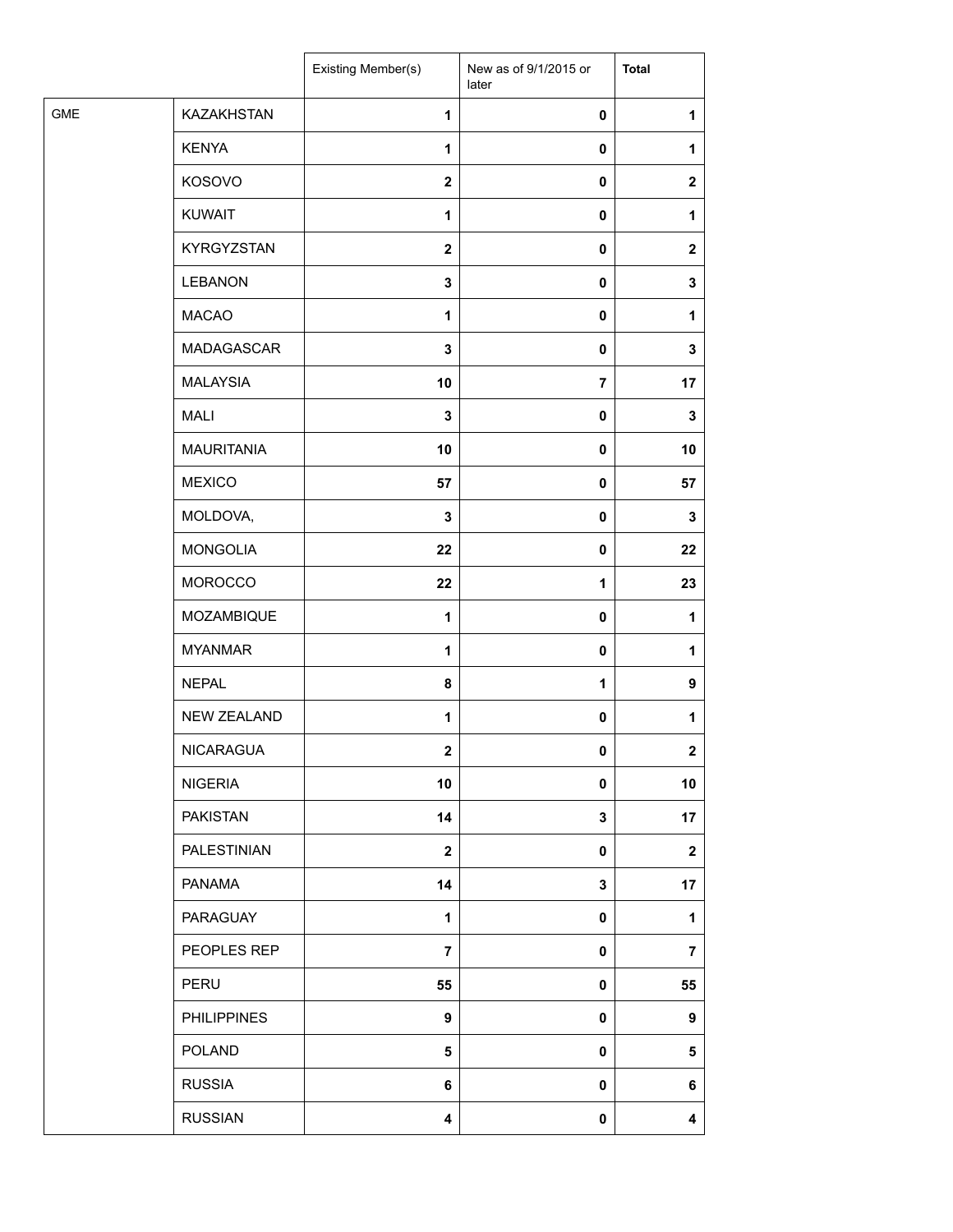|                  |                      | Existing Member(s)      | New as of 9/1/2015 or<br>later | <b>Total</b>     |
|------------------|----------------------|-------------------------|--------------------------------|------------------|
| <b>GME</b>       | <b>RWANDA</b>        | $\mathbf{2}$            | 0                              | $\mathbf 2$      |
|                  | SAUDI ARABIA         | 1                       | 0                              | 1                |
|                  | <b>SERBIA</b>        | 1                       | 0                              | 1                |
|                  | <b>SLOVAKIA</b>      | 1                       | 0                              | 1                |
|                  | SOUTH AFRICA         | $\mathbf{2}$            | 0                              | $\mathbf{2}$     |
|                  | <b>SUDAN</b>         | $\mathbf{2}$            | 0                              | $\boldsymbol{2}$ |
|                  | SWAZILAND            | 1                       | $\pmb{0}$                      | 1                |
|                  | <b>SYRIAN ARAB</b>   | 1                       | 0                              | 1                |
|                  | <b>TAIWAN ROC</b>    | 5                       | 0                              | 5                |
|                  | TANZANIA,            | 1                       | 0                              | 1                |
|                  | <b>THAILAND</b>      | 15                      | 1                              | 16               |
|                  | <b>TUNISIA</b>       | $\overline{\mathbf{4}}$ | $\pmb{0}$                      | 4                |
|                  | <b>TURKEY</b>        | 15                      | $\mathbf 2$                    | 17               |
|                  | <b>UKRAINE</b>       | 5                       | 0                              | 5                |
|                  | <b>UNITED</b>        | 1                       | 0                              | 1                |
|                  | <b>United States</b> | 3                       | 0                              | 3                |
|                  | <b>UNITED</b>        | 3                       | 0                              | $\mathbf 3$      |
|                  | <b>URUGUAY</b>       | $\overline{7}$          | 0                              | $\overline{7}$   |
|                  | <b>UZBEKISTAN</b>    | 1                       | 0                              | 1                |
|                  | VENEZUELA            | 13                      | 0                              | 13               |
|                  | <b>VIETNAM</b>       | 5                       | 0                              | 5                |
|                  | <b>YEMEN</b>         | 1                       | 0                              | $\mathbf{1}$     |
|                  | <b>Total</b>         | 938                     | 34                             | 972              |
| GME <sub>2</sub> | <b>United States</b> | 3                       | 0                              | $\mathbf 3$      |
|                  | AFGHANISTAN          | $\mathbf{1}$            | 0                              | 1                |
|                  | <b>ALBANIA</b>       | 6                       | 0                              | 6                |
|                  | ANGOLA               | 1                       | 0                              | 1                |
|                  | ARGENTINA            | 4                       | 0                              | 4                |
|                  | ARMENIA              | $\mathbf{1}$            | 0                              | $\mathbf{1}$     |
|                  | AZERBAIJAN           | $\mathbf{1}$            | 0                              | 1                |
|                  | BANGLADESH           | 3                       | 0                              | $\mathbf{3}$     |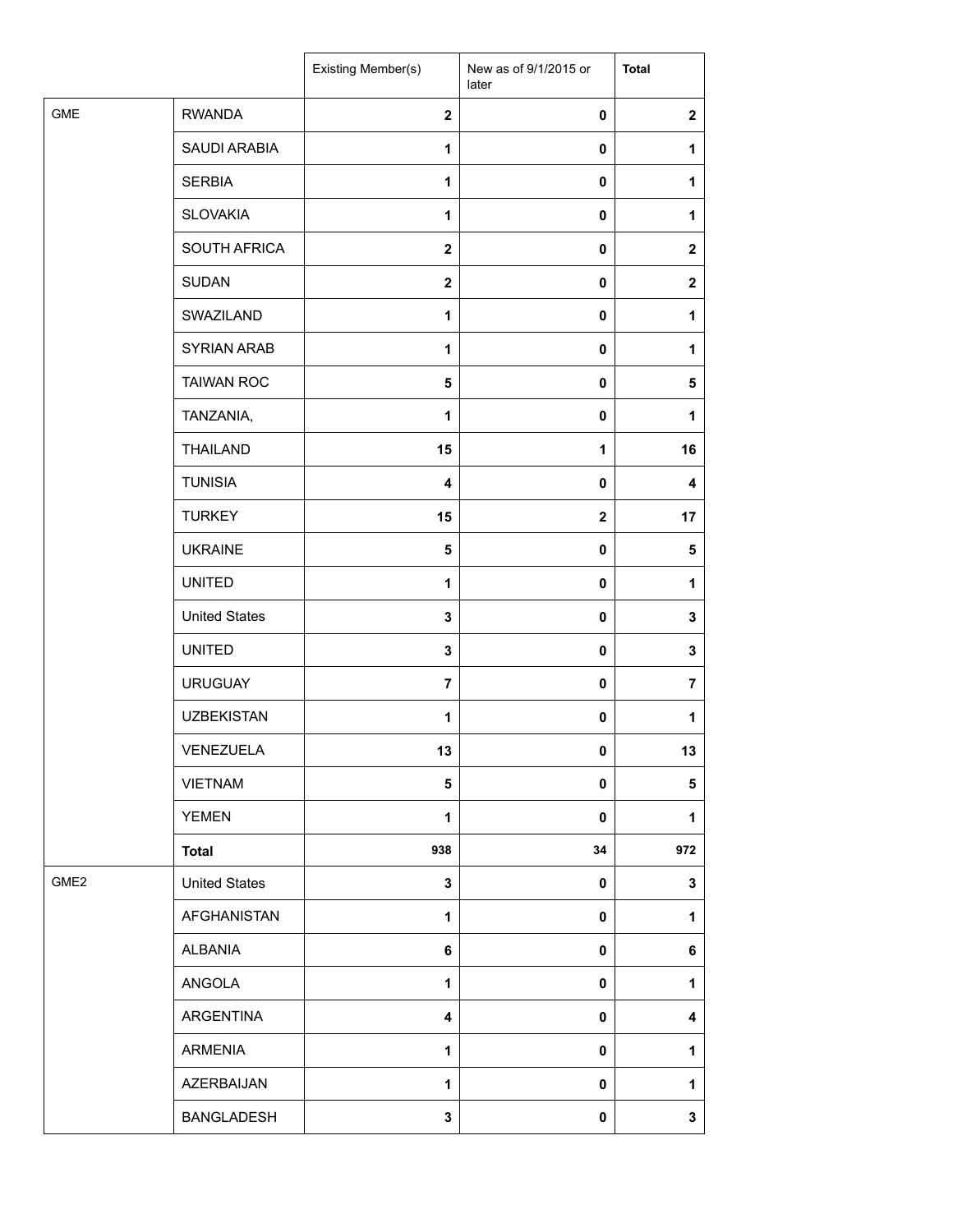|                                    | Existing Member(s) | New as of 9/1/2015 or<br>later | <b>Total</b>   |
|------------------------------------|--------------------|--------------------------------|----------------|
| GME <sub>2</sub><br><b>BELARUS</b> | $\mathbf{1}$       | $\pmb{0}$                      | 1              |
| <b>BOLIVIA</b>                     | $\mathbf{2}$       | $\pmb{0}$                      | $\mathbf{2}$   |
| <b>BRAZIL</b>                      | 22                 | $\pmb{0}$                      | 22             |
| <b>BULGARIA</b>                    | $\pmb{0}$          | 4                              | 4              |
| <b>BURKINA FASO</b>                | 1                  | 0                              | 1              |
| <b>CAMEROON</b>                    | 1                  | $\pmb{0}$                      | 1              |
| <b>CHILE</b>                       | $\mathbf 3$        | $\pmb{0}$                      | 3              |
| <b>CHINA</b>                       | 49                 | $\pmb{0}$                      | 49             |
| <b>COLOMBIA</b>                    | 10                 | $\pmb{0}$                      | 10             |
| <b>COSTA RICA</b>                  | $\overline{7}$     | $\pmb{0}$                      | $\overline{7}$ |
| <b>CUBA</b>                        | 1                  | $\pmb{0}$                      | 1              |
| <b>DOMINICAN</b>                   | 4                  | $\pmb{0}$                      | 4              |
| <b>ECUADOR</b>                     | 11                 | $\mathbf{1}$                   | 12             |
| <b>EGYPT</b>                       | $\boldsymbol{2}$   | $\pmb{0}$                      | $\mathbf{2}$   |
| <b>GABON</b>                       | 1                  | 1                              | $\mathbf{2}$   |
| <b>GEORGIA</b>                     | $\mathbf{1}$       | $\pmb{0}$                      | 1              |
| <b>GRENADA</b>                     | $\mathbf{1}$       | $\pmb{0}$                      | 1              |
| <b>GUATEMALA</b>                   | 1                  | $\pmb{0}$                      | 1              |
| <b>HONDURAS</b>                    | $\mathbf{1}$       | $\pmb{0}$                      | 1              |
| <b>HONG KONG</b>                   | 1                  | $\mathbf 0$                    | 1              |
| <b>INDIA</b>                       | 22                 | 1                              | 23             |
| <b>INDONESIA</b>                   | 5                  | $\pmb{0}$                      | $\sqrt{5}$     |
| <b>IRAQ</b>                        | $\mathbf{1}$       | $\pmb{0}$                      | 1              |
| <b>JORDAN</b>                      | $\mathbf 3$        | $\pmb{0}$                      | 3              |
| KAZAKHSTAN                         | $\mathbf 2$        | $\pmb{0}$                      | $\mathbf 2$    |
| KOSOVO                             | 1                  | 0                              | 1              |
| LATVIA                             | 1                  | $\pmb{0}$                      | 1              |
| <b>LEBANON</b>                     | $\mathbf 3$        | $\pmb{0}$                      | 3              |
| LITHUANIA                          | $\mathbf{1}$       | $\pmb{0}$                      | 1              |
| MADAGASCAR                         | 1                  | $\pmb{0}$                      | 1              |
| <b>MALAYSIA</b>                    | 6                  | $\pmb{0}$                      | 6              |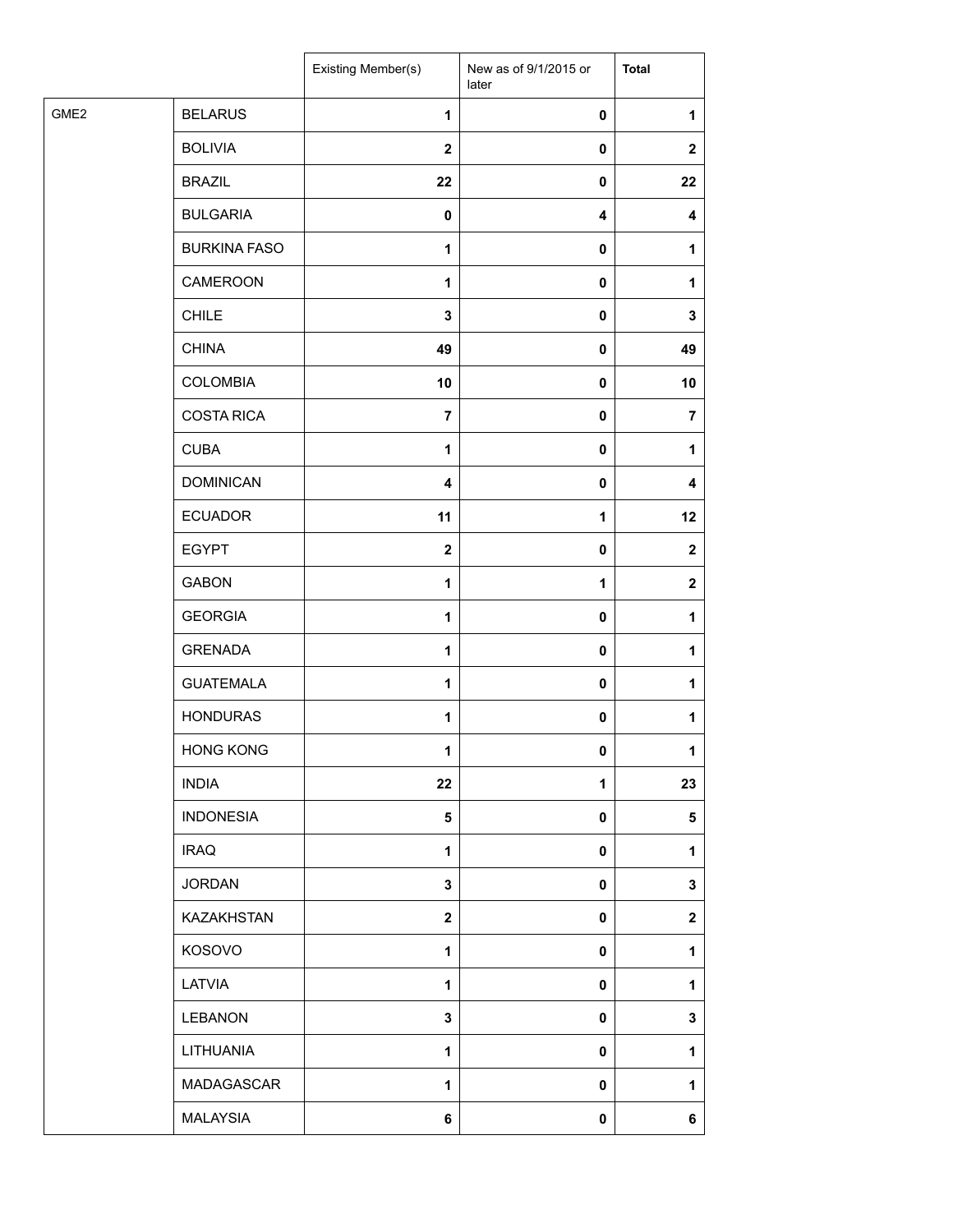|                  |                    | Existing Member(s) | New as of 9/1/2015 or<br>later | <b>Total</b> |
|------------------|--------------------|--------------------|--------------------------------|--------------|
| GME <sub>2</sub> | <b>MALDIVES</b>    | $\mathbf{1}$       | 0                              | 1            |
|                  | <b>MARSHALL</b>    | 1                  | 0                              | 1            |
|                  | <b>MAURITIUS</b>   | 1                  | 0                              | 1            |
|                  | <b>MEXICO</b>      | 27                 | 1                              | 28           |
|                  | <b>MONGOLIA</b>    | 6                  | 0                              | 6            |
|                  | <b>MOROCCO</b>     | $\mathbf 3$        | 1                              | 4            |
|                  | <b>NAMIBIA</b>     | $\mathbf{1}$       | 0                              | 1            |
|                  | <b>NEPAL</b>       | $\mathbf{2}$       | 0                              | $\mathbf{2}$ |
|                  | <b>NIGER</b>       | $\mathbf{1}$       | 0                              | 1            |
|                  | <b>NIGERIA</b>     | 5                  | 1                              | 6            |
|                  | <b>PAKISTAN</b>    | $\sqrt{5}$         | 0                              | 5            |
|                  | <b>PANAMA</b>      | $\mathbf{2}$       | 0                              | $\mathbf{2}$ |
|                  | PARAGUAY           | 1                  | 0                              | 1            |
|                  | PEOPLES REP        | $\mathbf{2}$       | $\pmb{0}$                      | $\mathbf{2}$ |
|                  | PERU               | 6                  | 0                              | 6            |
|                  | <b>PHILIPPINES</b> | $\boldsymbol{9}$   | 0                              | 9            |
|                  | POLAND             | 5                  | 0                              | 5            |
|                  | <b>ROMANIA</b>     | 1                  | 0                              | 1            |
|                  | <b>RUSSIA</b>      | $\mathbf{1}$       | $\pmb{0}$                      | $\mathbf{1}$ |
|                  | <b>RUSSIAN</b>     | 4                  | $\mathbf{0}$                   | 4            |
|                  | SENEGAL            | 1                  | 0                              | 1            |
|                  | SIERRA LEONE       | $\mathbf{1}$       | 0                              | 1            |
|                  | <b>SRI LANKA</b>   | 0                  | 1                              | 1            |
|                  | <b>SURINAME</b>    | $\mathbf{1}$       | 0                              | 1            |
|                  | SYRIAN ARAB        | 1                  | 0                              | 1            |
|                  | <b>TAIWAN ROC</b>  | $\mathbf{2}$       | 0                              | $\mathbf{2}$ |
|                  | <b>TAJIKISTAN</b>  | $\mathbf{2}$       | 0                              | $\mathbf 2$  |
|                  | THAILAND           | 14                 | 0                              | 14           |
|                  | <b>TUNISIA</b>     | 3                  | 0                              | 3            |
|                  | <b>TURKEY</b>      | 23                 | 0                              | 23           |
|                  | <b>UNITED</b>      | $\mathbf{1}$       | 0                              | $\mathbf{1}$ |
|                  |                    |                    |                                |              |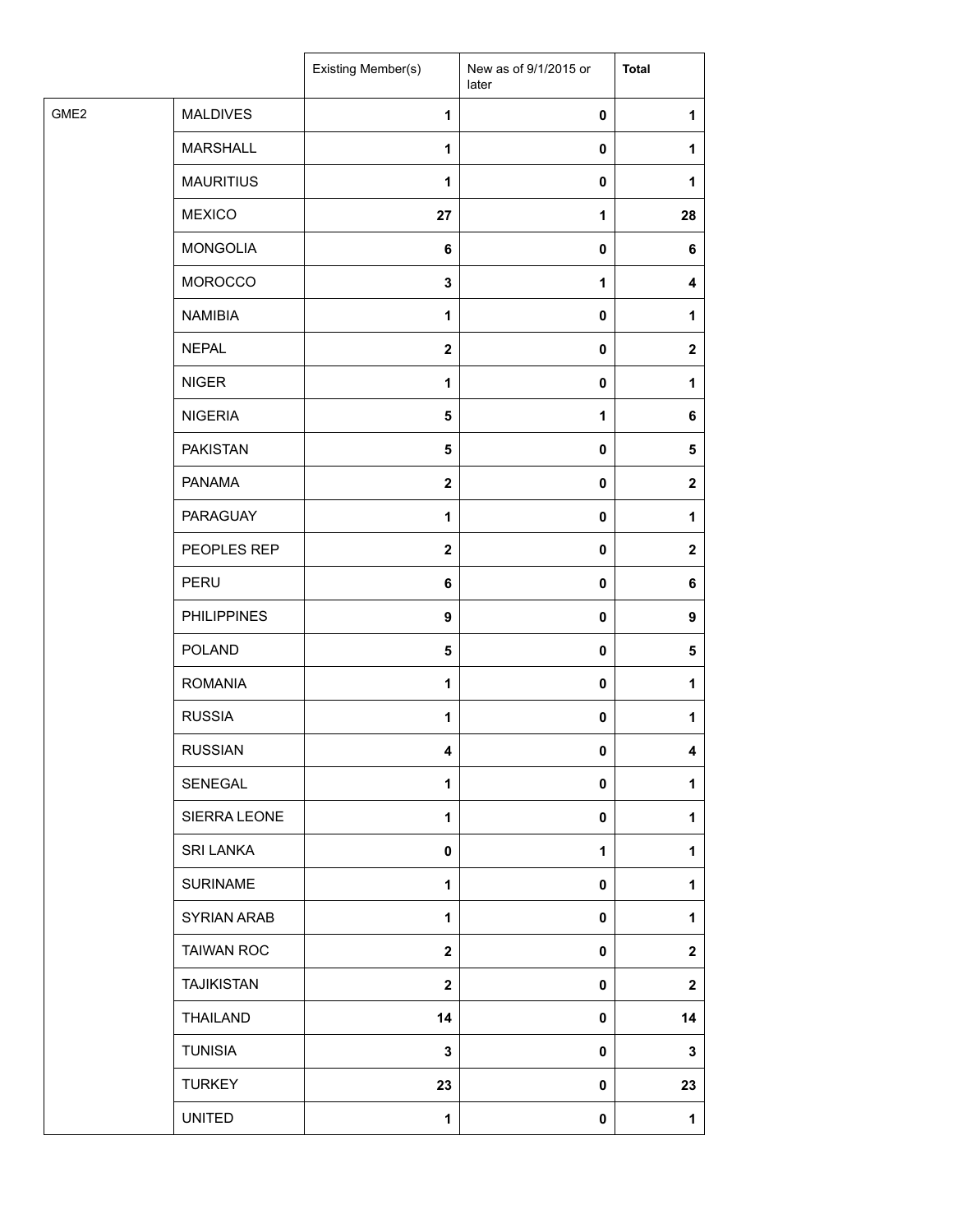|                  |                      | Existing Member(s)      | New as of 9/1/2015 or<br>later | <b>Total</b> |
|------------------|----------------------|-------------------------|--------------------------------|--------------|
| GME <sub>2</sub> | <b>United States</b> | $\mathbf{1}$            | 0                              | 1            |
|                  | <b>UNITED</b>        | $\overline{2}$          | 0                              | $\mathbf{2}$ |
|                  | <b>URUGUAY</b>       | 3                       | 0                              | 3            |
|                  | <b>UZBEKISTAN</b>    | 19                      | 0                              | 19           |
|                  | VANUATU              | $\mathbf{1}$            | 0                              | 1            |
|                  | VENEZUELA            | $\mathbf 2$             | 0                              | $\mathbf 2$  |
|                  | <b>VIET NAM</b>      | $\mathbf{1}$            | 0                              | 1            |
|                  | <b>VIETNAM</b>       | 3                       | 0                              | 3            |
|                  | <b>YEMEN</b>         | 1                       | 0                              | $\mathbf{1}$ |
|                  | <b>Total</b>         | 352                     | 11                             | 363          |
| <b>IND</b>       | <b>United States</b> | 3,467                   | 57                             | 3,524        |
|                  | <b>AFGHANISTAN</b>   | 1                       | 0                              | 1            |
|                  | ARGENTINA            | 1                       | 0                              | 1            |
|                  | <b>AUSTRALIA</b>     | 25                      | 0                              | 25           |
|                  | <b>BAHRAIN</b>       | $\mathbf{1}$            | 0                              | 1            |
|                  | <b>BELGIUM</b>       | $\mathbf{1}$            | 0                              | 1            |
|                  | <b>BERMUDA</b>       | $\mathbf{1}$            | 0                              | 1            |
|                  | <b>BRAZIL</b>        | $\overline{\mathbf{4}}$ | 0                              | 4            |
|                  | CANADA               | 366                     | 1                              | 367          |
|                  | <b>CHINA</b>         | 5                       | 0                              | 5            |
|                  | <b>COLOMBIA</b>      | $\mathbf{1}$            | 0                              | $\mathbf{1}$ |
|                  | Congo, The           | 1                       | 0                              | 1            |
|                  | <b>COSTA RICA</b>    | $\mathbf 3$             | 0                              | 3            |
|                  | <b>CYPRUS</b>        | $\mathbf{1}$            | 0                              | 1            |
|                  | <b>CZECH</b>         | 3                       | 1                              | 4            |
|                  | <b>DENMARK</b>       | $\mathbf{2}$            | 1                              | 3            |
|                  | <b>DOMINICAN</b>     | $\mathbf{2}$            | 0                              | $\mathbf{2}$ |
|                  | <b>ECUADOR</b>       | $\overline{\mathbf{4}}$ | 0                              | 4            |
|                  | <b>FINLAND</b>       | 1                       | 0                              | 1            |
|                  | <b>FRANCE</b>        | 3                       | 0                              | 3            |
|                  | <b>GERMANY</b>       | 6                       | 0                              | 6            |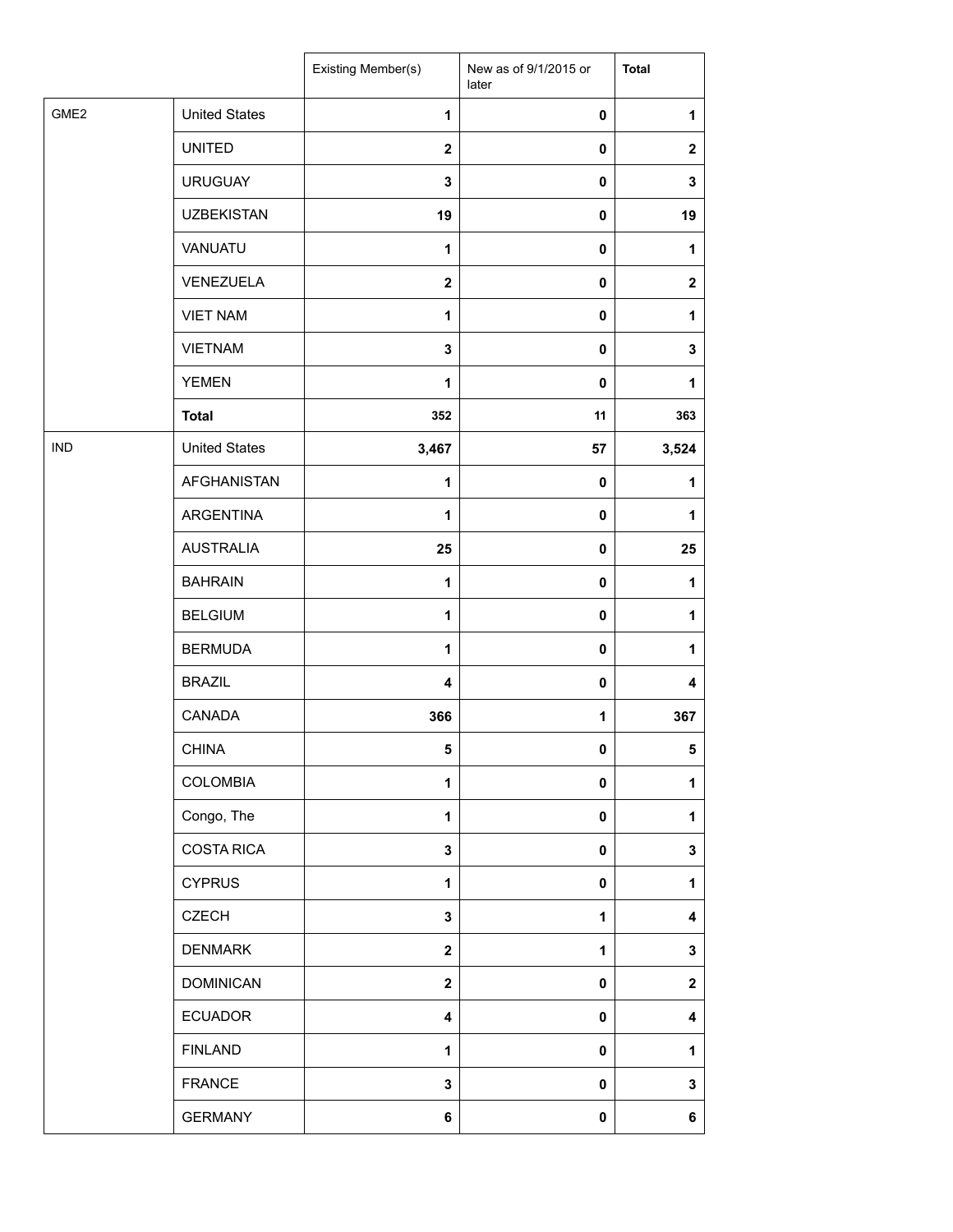|            |                    | Existing Member(s)      | New as of 9/1/2015 or<br>later | <b>Total</b>     |
|------------|--------------------|-------------------------|--------------------------------|------------------|
| <b>IND</b> | <b>GREECE</b>      | $\mathbf 3$             | $\pmb{0}$                      | $\mathbf 3$      |
|            | <b>HONG KONG</b>   | 11                      | 1                              | 12               |
|            | <b>HONG KONG</b>   | 4                       | 0                              | 4                |
|            | <b>HUNGARY</b>     | $\mathbf 1$             | 0                              | 1                |
|            | <b>ICELAND</b>     | $\mathbf{1}$            | $\pmb{0}$                      | 1                |
|            | <b>INDIA</b>       | $\mathbf 3$             | 0                              | 3                |
|            | <b>IRAQ</b>        | $\mathbf{1}$            | $\pmb{0}$                      | $\mathbf{1}$     |
|            | <b>IRELAND</b>     | $\mathbf{2}$            | $\pmb{0}$                      | $\mathbf{2}$     |
|            | <b>ISRAEL</b>      | $\overline{\mathbf{5}}$ | 0                              | 5                |
|            | <b>ITALY</b>       | 8                       | 0                              | 8                |
|            | <b>JAPAN</b>       | 221                     | 0                              | 221              |
|            | Korea, Dem         | $\mathbf{1}$            | 0                              | 1                |
|            | Korea, Rebublic    | $\sqrt{5}$              | $\pmb{0}$                      | 5                |
|            | KOREA,             | $\overline{\mathbf{5}}$ | $\pmb{0}$                      | 5                |
|            | <b>KUWAIT</b>      | 3                       | 0                              | $\mathbf 3$      |
|            | <b>LEBANON</b>     | $\mathbf 1$             | $\pmb{0}$                      | 1                |
|            | <b>MACAO</b>       | $\mathbf{1}$            | $\pmb{0}$                      | 1                |
|            | MALAYSIA           | $\mathbf{2}$            | 0                              | $\boldsymbol{2}$ |
|            | <b>MEXICO</b>      | 12                      | 0                              | 12               |
|            | MOROCCO            | $\mathbf{1}$            | 0                              | 1                |
|            | <b>MYANMAR</b>     | 1                       | 0                              | 1                |
|            | NETHERLAND         | $\mathbf 2$             | 0                              | $\mathbf{2}$     |
|            | <b>NEW ZEALAND</b> | $\overline{7}$          | $\mathbf 0$                    | $\overline{7}$   |
|            | <b>NIGERIA</b>     | 3                       | 0                              | 3                |
|            | <b>NORWAY</b>      | 3                       | 0                              | 3                |
|            | <b>OMAN</b>        | 3                       | 0                              | 3                |
|            | <b>PAKISTAN</b>    | $\mathbf{2}$            | 0                              | $\mathbf 2$      |
|            | <b>PHILIPPINES</b> | $\mathbf{1}$            | 0                              | 1                |
|            | PORTUGAL           | $\pmb{0}$               | $\mathbf{1}$                   | 1                |
|            | Puerto Rico        | 10                      | 0                              | 10               |
|            | QATAR              | 16                      | 0                              | 16               |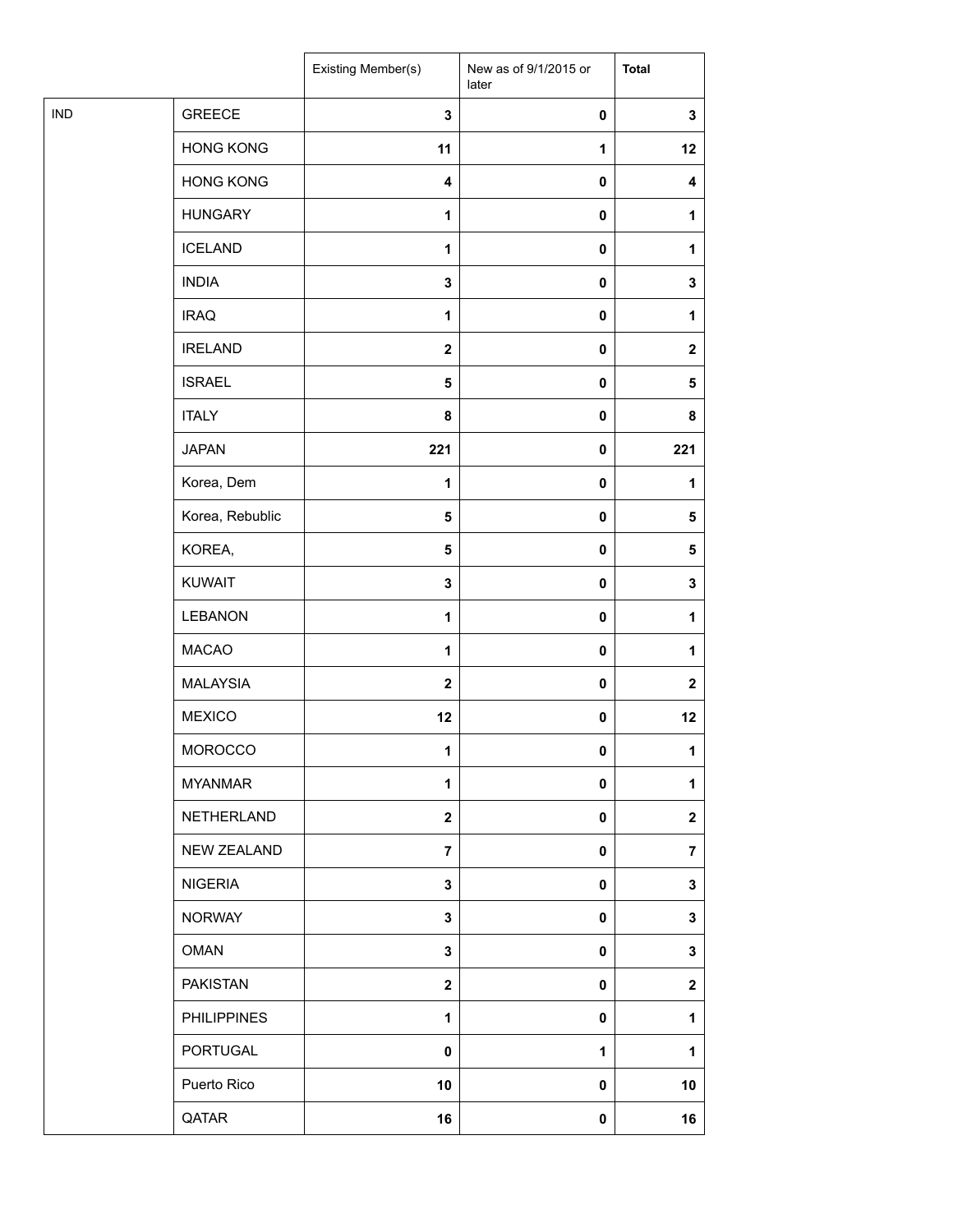|                  |                      | Existing Member(s) | New as of 9/1/2015 or<br>later | <b>Total</b>            |
|------------------|----------------------|--------------------|--------------------------------|-------------------------|
| IND              | <b>RUSSIAN</b>       | 1                  | $\pmb{0}$                      | 1                       |
|                  | SAUDI ARABIA         | 13                 | $\mathbf 0$                    | 13                      |
|                  | <b>SERBIA</b>        | 1                  | $\mathbf 0$                    | 1                       |
|                  | SINGAPORE            | 4                  | $\mathbf 0$                    | 4                       |
|                  | SOUTH AFRICA         | $\overline{2}$     | $\mathbf{1}$                   | 3                       |
|                  | SOUTH KOREA          | 10                 | $\pmb{0}$                      | 10                      |
|                  | <b>SPAIN</b>         | 4                  | $\pmb{0}$                      | 4                       |
|                  | SWEDEN               | 6                  | 3                              | $\boldsymbol{9}$        |
|                  | SWITZERLAND          | 1                  | $\pmb{0}$                      | 1                       |
|                  | <b>TAIWAN</b>        | $\boldsymbol{9}$   | 1                              | 10                      |
|                  | <b>TAIWAN ROC</b>    | 4                  | $\mathbf 0$                    | 4                       |
|                  | <b>THAILAND</b>      | $\mathbf{2}$       | $\pmb{0}$                      | $\overline{\mathbf{2}}$ |
|                  | <b>TURKEY</b>        | 1                  | $\pmb{0}$                      | 1                       |
|                  | <b>UGANDA</b>        | 1                  | $\mathbf 0$                    | 1                       |
|                  | UNITED ARAB          | 33                 | $\mathbf 2$                    | 35                      |
|                  | <b>UNITED</b>        | 12                 | $\mathbf 0$                    | 12                      |
|                  | <b>United States</b> | 17                 | $\pmb{0}$                      | 17                      |
|                  | <b>UNITED</b>        | 184                | 26                             | 210                     |
|                  | <b>VIET NAM</b>      | $\mathbf{2}$       | $\mathbf 0$                    | $\mathbf{2}$            |
|                  | <b>Total</b>         | 4,545              | 95                             | 4,640                   |
| IND <sub>2</sub> | <b>United States</b> | 1,647              | 13                             | 1,660                   |
|                  | <b>AUSTRALIA</b>     | 15                 | $\pmb{0}$                      | 15                      |
|                  | <b>AUSTRIA</b>       | $\mathbf{2}$       | $\pmb{0}$                      | $\boldsymbol{2}$        |
|                  | <b>BAHRAIN</b>       | $\mathbf 3$        | 0                              | $\mathbf{3}$            |
|                  | <b>BENIN</b>         | 1                  | 0                              | 1                       |
|                  | <b>BOLIVIA</b>       | 1                  | $\mathbf 0$                    | 1                       |
|                  | <b>BRAZIL</b>        | 4                  | $\pmb{0}$                      | 4                       |
|                  | CANADA               | 101                | 1                              | 102                     |
|                  | CAYMAN               | 1                  | 0                              | 1                       |
|                  | <b>CHINA</b>         | 4                  | 0                              | 4                       |
|                  | <b>COLOMBIA</b>      | $\mathbf{2}$       | $\pmb{0}$                      | $\mathbf{2}$            |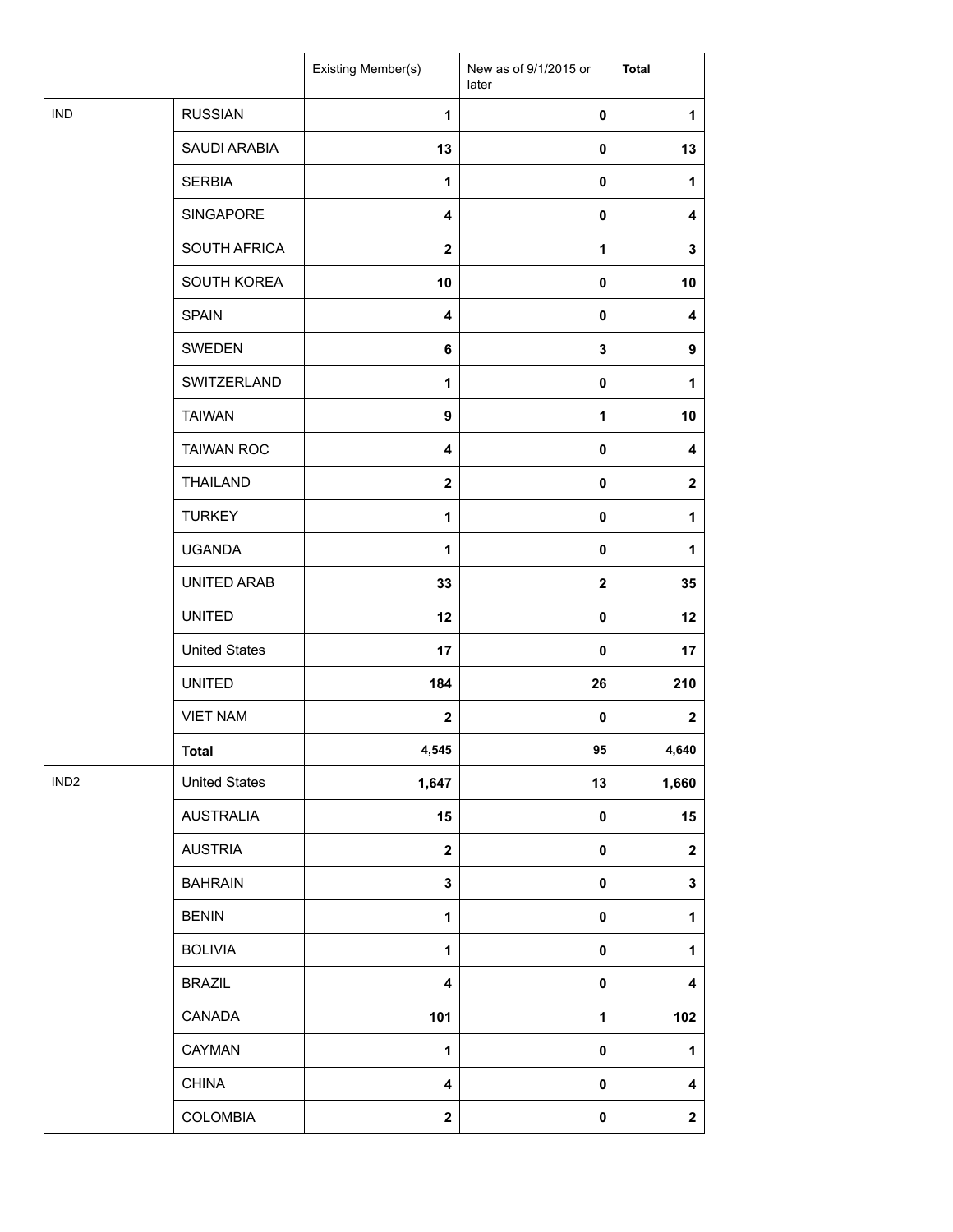|                  |                    | Existing Member(s)      | New as of 9/1/2015 or<br>later | <b>Total</b>            |
|------------------|--------------------|-------------------------|--------------------------------|-------------------------|
| IND <sub>2</sub> | <b>COSTA RICA</b>  | $\mathbf{1}$            | 0                              | 1                       |
|                  | <b>CYPRUS</b>      | $\mathbf{1}$            | $\pmb{0}$                      | 1                       |
|                  | <b>FINLAND</b>     | 1                       | $\pmb{0}$                      | 1                       |
|                  | <b>FRANCE</b>      | $\mathbf{1}$            | 0                              | 1                       |
|                  | <b>GERMANY</b>     | $\overline{7}$          | 0                              | $\overline{7}$          |
|                  | <b>GREECE</b>      | 1                       | $\pmb{0}$                      | 1                       |
|                  | <b>HONG KONG</b>   | $\overline{\mathbf{5}}$ | 0                              | 5                       |
|                  | <b>HONG KONG</b>   | $\overline{7}$          | $\pmb{0}$                      | $\overline{\mathbf{7}}$ |
|                  | <b>INDIA</b>       | $\mathbf 3$             | $\pmb{0}$                      | 3                       |
|                  | <b>IRAQ</b>        | 1                       | 0                              | 1                       |
|                  | <b>ITALY</b>       | $\overline{\mathbf{5}}$ | 0                              | 5                       |
|                  | <b>JAPAN</b>       | 96                      | $\pmb{0}$                      | 96                      |
|                  | <b>KAZAKHSTAN</b>  | $\mathbf 1$             | $\pmb{0}$                      | 1                       |
|                  | Korea, Rebublic    | $\mathbf 3$             | 0                              | 3                       |
|                  | KOREA,             | 4                       | 0                              | 4                       |
|                  | <b>KUWAIT</b>      | $\overline{\mathbf{5}}$ | 0                              | $\sqrt{5}$              |
|                  | Lao People's       | $\mathbf{1}$            | $\pmb{0}$                      | 1                       |
|                  | <b>LEBANON</b>     | 1                       | $\pmb{0}$                      | 1                       |
|                  | <b>MACAO</b>       | ${\bf 5}$               | $\pmb{0}$                      | 5                       |
|                  | <b>MALAYSIA</b>    | 3                       | 0                              | $\mathbf{3}$            |
|                  | <b>MARTINIQUE</b>  | 1                       | 0                              | 1                       |
|                  | <b>NETHERLAND</b>  | $\mathbf{1}$            | 0                              | 1                       |
|                  | <b>NEW</b>         | $\mathbf{1}$            | 0                              | 1                       |
|                  | <b>NEW ZEALAND</b> | $\mathbf{2}$            | 0                              | $\mathbf 2$             |
|                  | <b>NIGERIA</b>     | $\mathbf 2$             | 0                              | $\mathbf 2$             |
|                  | <b>NORWAY</b>      | $\mathbf{1}$            | 0                              | 1                       |
|                  | <b>OMAN</b>        | 1                       | 0                              | 1                       |
|                  | QATAR              | 15                      | 0                              | 15                      |
|                  | <b>RUSSIAN</b>     | $\mathbf{1}$            | 0                              | 1                       |
|                  | SAUDI ARABIA       | 11                      | 0                              | 11                      |
|                  | SINGAPORE          | $\boldsymbol{2}$        | 0                              | $\mathbf 2$             |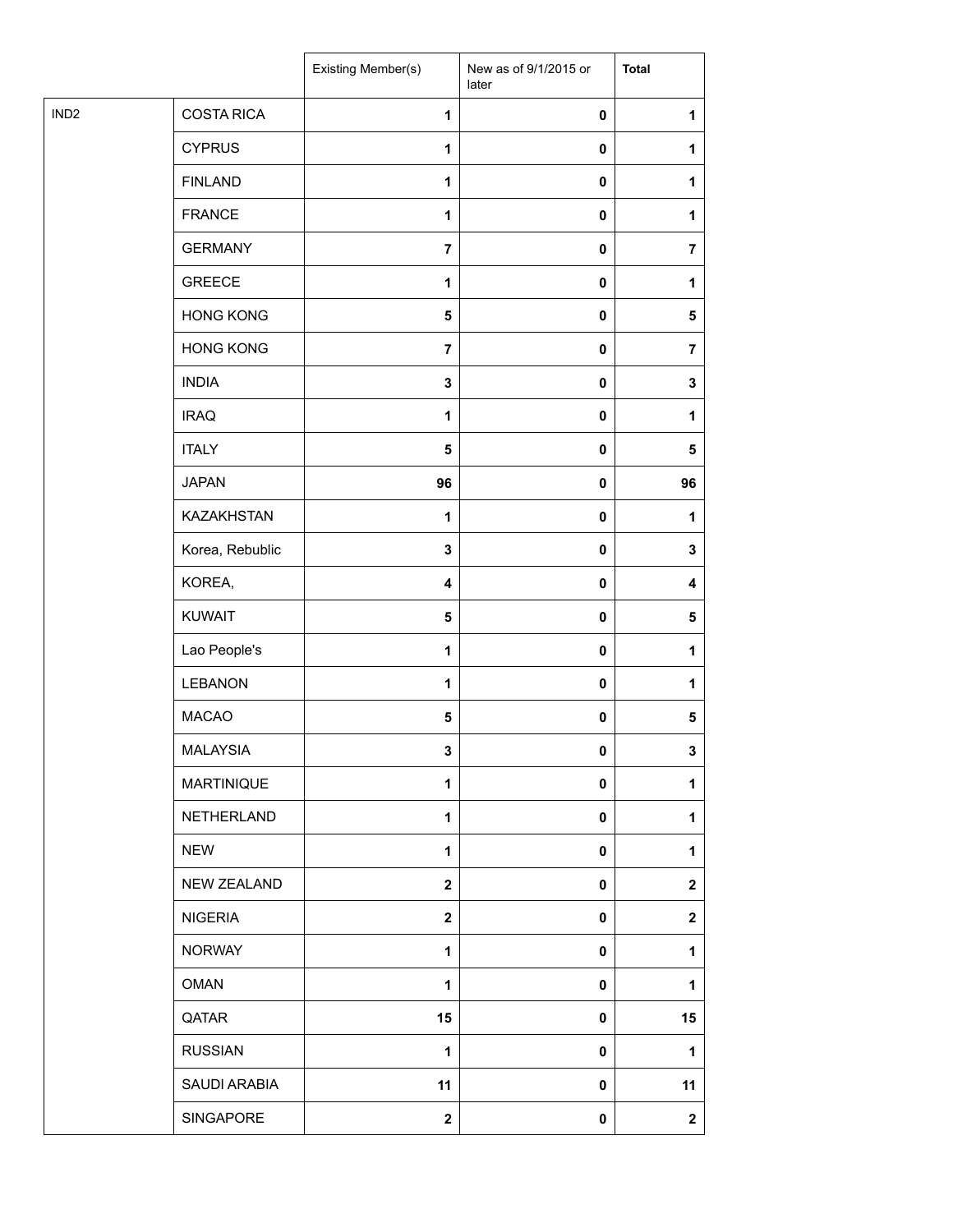|                  |                      | Existing Member(s) | New as of 9/1/2015 or<br>later | <b>Total</b>            |
|------------------|----------------------|--------------------|--------------------------------|-------------------------|
| IND <sub>2</sub> | <b>SLOVAKIA</b>      | $\mathbf{2}$       | 0                              | $\overline{\mathbf{2}}$ |
|                  | SOUTH KOREA          | 4                  | 1                              | 5                       |
|                  | <b>SPAIN</b>         | $\mathbf{2}$       | 0                              | $\mathbf{2}$            |
|                  | SWITZERLAND          | $\mathbf{2}$       | 0                              | $\mathbf 2$             |
|                  | <b>TAIWAN</b>        | 6                  | 0                              | 6                       |
|                  | <b>TAIWAN ROC</b>    | 1                  | 0                              | 1                       |
|                  | <b>THAILAND</b>      | $\mathbf{2}$       | 0                              | $\mathbf{2}$            |
|                  | TRINIDAD AND         | $\mathbf{1}$       | $\mathbf 0$                    | 1                       |
|                  | <b>TURKEY</b>        | 3                  | 0                              | 3                       |
|                  | <b>UKRAINE</b>       | $\mathbf{1}$       | 0                              | $\mathbf{1}$            |
|                  | UNITED ARAB          | 10                 | $\mathbf{1}$                   | 11                      |
|                  | <b>UNITED</b>        | $\overline{7}$     | 0                              | $\overline{\mathbf{r}}$ |
|                  | <b>UNITED</b>        | 76                 | 5                              | 81                      |
|                  | <b>URUGUAY</b>       | $\mathbf{2}$       | $\mathbf 0$                    | $\mathbf{2}$            |
|                  | VENEZUELA            | $\mathbf{1}$       | $\mathbf 0$                    | 1                       |
|                  | <b>Total</b>         | 2,091              | 21                             | 2,112                   |
| LIF              | <b>United States</b> | 41                 | 0                              | 41                      |
|                  | <b>AUSTRALIA</b>     | 1                  | 0                              | 1                       |
|                  | CANADA               | $\mathbf{2}$       | 0                              | $\boldsymbol{2}$        |
|                  | <b>EGYPT</b>         | 1                  | 0                              | $\mathbf{1}$            |
|                  | <b>ISRAEL</b>        | 1                  | 0                              | $\mathbf{1}$            |
|                  | <b>JAPAN</b>         | 1                  | 0                              | $\mathbf{1}$            |
|                  | UNITED ARAB          | $\mathbf{1}$       | 0                              | 1                       |
|                  | <b>UNITED</b>        | $\mathbf 2$        | 0                              | $\boldsymbol{2}$        |
|                  | <b>UNITED</b>        | 1                  | 0                              | 1                       |
|                  | <b>Total</b>         | 51                 | 0                              | 51                      |
| NT               | <b>United States</b> | 429                | 16                             | 445                     |
|                  | <b>AUSTRALIA</b>     | 3                  | 0                              | $\mathbf 3$             |
|                  | CANADA               | 26                 | 0                              | 26                      |
|                  | <b>CHINA</b>         | 3                  | 0                              | $\mathbf 3$             |
|                  | <b>COLOMBIA</b>      | 1                  | 0                              | $\mathbf 1$             |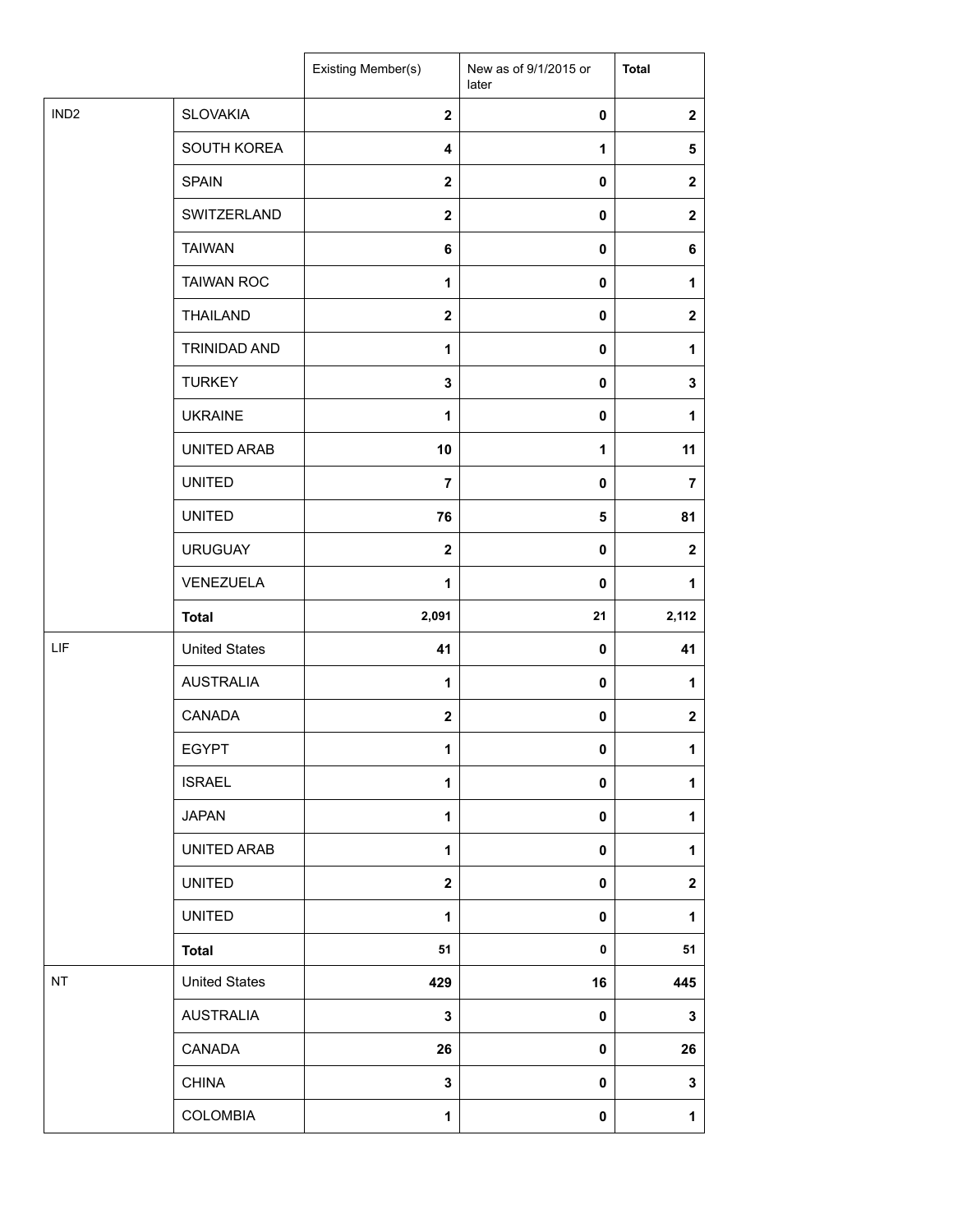|                 |                      | Existing Member(s)      | New as of 9/1/2015 or<br>later | <b>Total</b>     |
|-----------------|----------------------|-------------------------|--------------------------------|------------------|
| NT              | <b>ECUADOR</b>       | $\mathbf{1}$            | $\pmb{0}$                      | $\mathbf{1}$     |
|                 | <b>GREECE</b>        | 1                       | 0                              | 1                |
|                 | <b>GUAM</b>          | 1                       | 0                              | $\mathbf 1$      |
|                 | <b>HONG KONG</b>     | 1                       | 0                              | 1                |
|                 | <b>ITALY</b>         | 1                       | 0                              | 1                |
|                 | <b>JAPAN</b>         | 13                      | 1                              | 14               |
|                 | KOREA,               | 1                       | $\pmb{0}$                      | 1                |
|                 | <b>MALAYSIA</b>      | 1                       | 0                              | $\mathbf{1}$     |
|                 | <b>MARTINIQUE</b>    | 1                       | 0                              | 1                |
|                 | <b>MATARA</b>        | $\mathbf{1}$            | 0                              | 1                |
|                 | <b>NEW ZEALAND</b>   | 1                       | 0                              | 1                |
|                 | PERU                 | $\mathbf{2}$            | 0                              | $\boldsymbol{2}$ |
|                 | Puerto Rico          | 1                       | $\pmb{0}$                      | 1                |
|                 | QATAR                | $\boldsymbol{2}$        | $\mathbf 0$                    | $\mathbf 2$      |
|                 | <b>RUSSIA</b>        | $\mathbf 2$             | 0                              | $\mathbf{2}$     |
|                 | SAUDI ARABIA         | $\sqrt{5}$              | 0                              | 5                |
|                 | <b>SLOVAKIA</b>      | $\mathbf{1}$            | 0                              | 1                |
|                 | SOUTH KOREA          | $\mathbf{2}$            | 0                              | $\boldsymbol{2}$ |
|                 | <b>SPAIN</b>         | 1                       | 0                              | 1                |
|                 | SWEDEN               | 1                       | 0                              | $\mathbf 1$      |
|                 | THAILAND             | 1                       | 0                              | 1                |
|                 | <b>TURKEY</b>        | $\mathbf{1}$            | 0                              | $\mathbf{1}$     |
|                 | <b>UNITED</b>        | $\overline{\mathbf{4}}$ | 0                              | 4                |
|                 | <b>UNITED</b>        | 51                      | 11                             | 62               |
|                 | <b>Total</b>         | 559                     | 28                             | 587              |
| NT <sub>2</sub> | <b>United States</b> | 350                     | 3                              | 353              |
|                 | <b>AUSTRALIA</b>     | 5                       | 0                              | ${\bf 5}$        |
|                 | CANADA               | $\overline{7}$          | 0                              | $\overline{7}$   |
|                 | <b>CHINA</b>         | $\mathbf{1}$            | 0                              | $\mathbf{1}$     |
|                 | <b>HONG KONG</b>     | $\mathbf 2$             | 0                              | $\boldsymbol{2}$ |
|                 | <b>HONG KONG</b>     | $\mathbf{1}$            | $\pmb{0}$                      | $\mathbf{1}$     |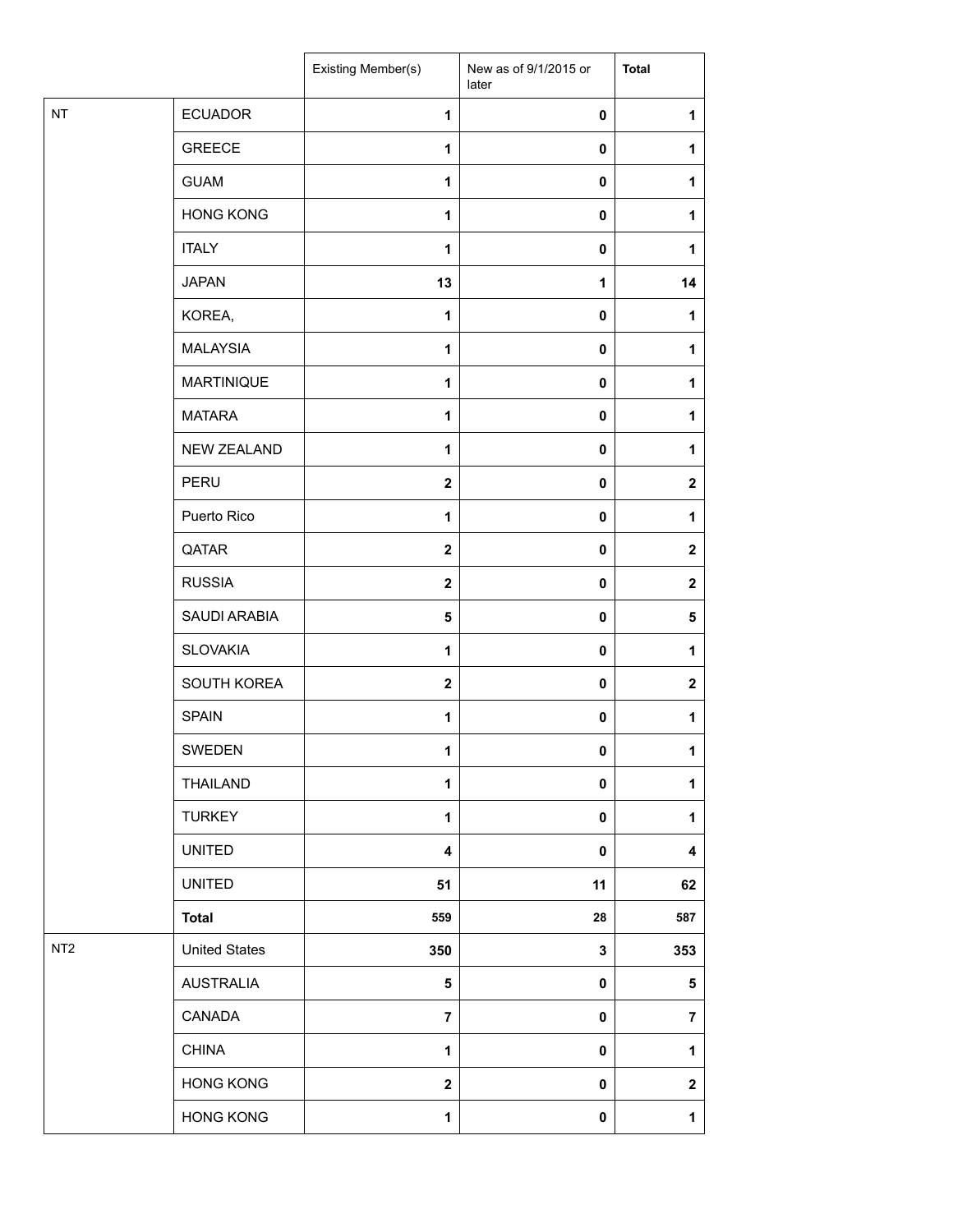|                 |                      | Existing Member(s)      | New as of 9/1/2015 or<br>later | <b>Total</b>     |
|-----------------|----------------------|-------------------------|--------------------------------|------------------|
| NT <sub>2</sub> | <b>ITALY</b>         | $\mathbf{1}$            | 0                              | 1                |
|                 | <b>JAPAN</b>         | 8                       | 0                              | 8                |
|                 | KOREA,               | $\mathbf{2}$            | 0                              | $\mathbf{2}$     |
|                 | <b>KUWAIT</b>        | $\mathbf{1}$            | 0                              | 1                |
|                 | <b>MACAO</b>         | 1                       | 0                              | 1                |
|                 | SAUDI ARABIA         | $\mathbf{1}$            | $\pmb{0}$                      | 1                |
|                 | SINGAPORE            | $\mathbf{1}$            | 0                              | 1                |
|                 | SOUTH KOREA          | $\mathbf{1}$            | 0                              | 1                |
|                 | SWITZERLAND          | $\mathbf{1}$            | 0                              | 1                |
|                 | <b>TAIWAN</b>        | $\mathbf{2}$            | 0                              | $\boldsymbol{2}$ |
|                 | <b>UNITED</b>        | $\mathbf{1}$            | $\mathbf 0$                    | 1                |
|                 | <b>UNITED</b>        | 20                      | 3                              | 23               |
|                 | <b>Total</b>         | 406                     | 6                              | 412              |
| <b>PTR</b>      | <b>United States</b> | 347                     | 3                              | 350              |
|                 | <b>AUSTRALIA</b>     | $\mathbf 3$             | 0                              | 3                |
|                 | <b>BRAZIL</b>        | $\overline{\mathbf{4}}$ | 0                              | 4                |
|                 | CANADA               | 27                      | 0                              | 27               |
|                 | CAYMAN               | $\mathbf{1}$            | 0                              | 1                |
|                 | <b>CHILE</b>         | $\mathbf{1}$            | 0                              | 1                |
|                 | <b>CHINA</b>         | $5\phantom{.0}$         | 0                              | 5                |
|                 | <b>CZECH</b>         | $\mathbf{2}$            | 0                              | $\mathbf 2$      |
|                 | <b>DOMINICAN</b>     | $\mathbf{1}$            | 0                              | 1                |
|                 | <b>ECUADOR</b>       | $\overline{7}$          | 0                              | $\overline{7}$   |
|                 | <b>GEORGIA</b>       | $\mathbf{1}$            | 0                              | 1                |
|                 | <b>GERMANY</b>       | $\mathbf{1}$            | $\pmb{0}$                      | 1                |
|                 | <b>GREECE</b>        | 1                       | 0                              | 1                |
|                 | <b>IRAQ</b>          | $\mathbf{1}$            | 0                              | 1                |
|                 | <b>ISRAEL</b>        | 1                       | 0                              | 1                |
|                 | <b>JAPAN</b>         | $\boldsymbol{9}$        | 0                              | 9                |
|                 | <b>MACAO</b>         | $\mathbf{1}$            | 0                              | 1                |
|                 | <b>MEXICO</b>        | $\boldsymbol{2}$        | 0                              | $\boldsymbol{2}$ |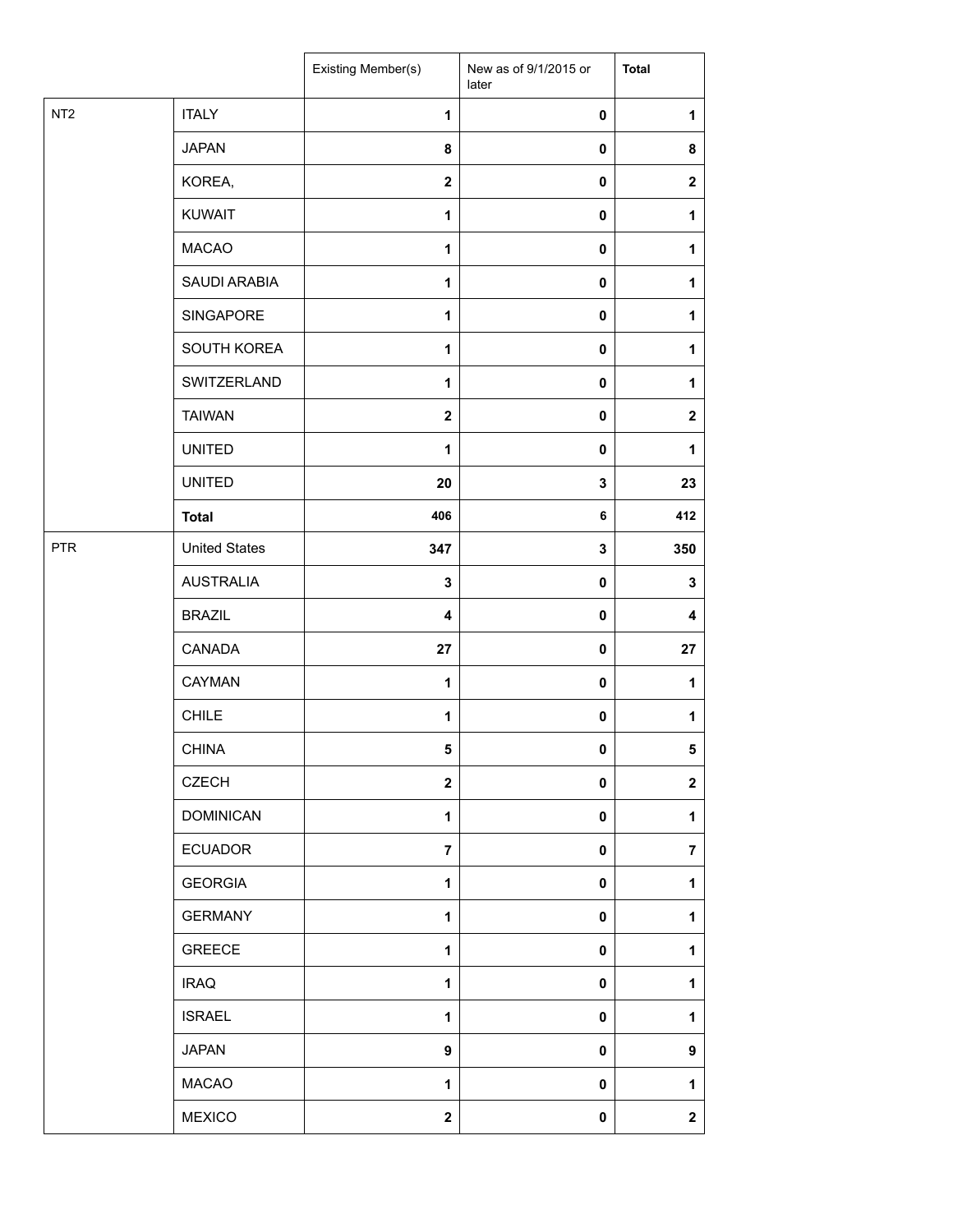|                  |                      | Existing Member(s)      | New as of 9/1/2015 or<br>later | <b>Total</b> |
|------------------|----------------------|-------------------------|--------------------------------|--------------|
| <b>PTR</b>       | <b>NEPAL</b>         | $\mathbf{1}$            | $\mathbf 0$                    | 1            |
|                  | <b>NEW ZEALAND</b>   | $\mathbf{1}$            | $\mathbf 0$                    | $\mathbf{1}$ |
|                  | <b>NIGERIA</b>       | $\mathbf{1}$            | $\mathbf 0$                    | $\mathbf{1}$ |
|                  | <b>NORTHERN</b>      | 1                       | 0                              | 1            |
|                  | <b>OMAN</b>          | $\mathbf{1}$            | 0                              | $\mathbf{1}$ |
|                  | <b>PAKISTAN</b>      | $\mathbf{1}$            | $\mathbf 0$                    | 1            |
|                  | PANAMA               | $\mathbf{1}$            | $\mathbf 0$                    | $\mathbf{1}$ |
|                  | PERU                 | $\mathbf{1}$            | $\mathbf 0$                    | $\mathbf{1}$ |
|                  | <b>PHILIPPINES</b>   | 1                       | $\mathbf 0$                    | 1            |
|                  | Puerto Rico          | $\overline{\mathbf{4}}$ | 1                              | 5            |
|                  | QATAR                | $\mathbf{1}$            | 0                              | 1            |
|                  | SAUDI ARABIA         | $\mathbf 0$             | 1                              | $\mathbf{1}$ |
|                  | SINGAPORE            | $\mathbf{1}$            | $\mathbf 0$                    | 1            |
|                  | <b>SLOVENIA</b>      | 1                       | $\mathbf 0$                    | 1            |
|                  | SOUTH AFRICA         | $\mathbf{1}$            | $\mathbf 0$                    | 1            |
|                  | SOUTH KOREA          | 1                       | 0                              | 1            |
|                  | <b>SPAIN</b>         | $\pmb{0}$               | 1                              | $\mathbf{1}$ |
|                  | <b>TAIWAN</b>        | $\mathbf{1}$            | $\mathbf 0$                    | $\mathbf{1}$ |
|                  | <b>TAIWAN ROC</b>    | 1                       | $\mathbf 0$                    | $\mathbf{1}$ |
|                  | TANZANIA,            | 1                       | 0                              | $\mathbf{1}$ |
|                  | THAILAND             | 1                       | 1                              | $\mathbf{2}$ |
|                  | <b>TURKEY</b>        | $\mathbf 3$             | 0                              | $\mathbf{3}$ |
|                  | UNITED ARAB          | $\overline{\mathbf{2}}$ | 0                              | $\mathbf{2}$ |
|                  | <b>UNITED</b>        | $\overline{\mathbf{2}}$ | 0                              | $\mathbf{2}$ |
|                  | <b>United States</b> | $\overline{\mathbf{2}}$ | 0                              | $\mathbf 2$  |
|                  | <b>UNITED</b>        | 15                      | 3                              | 18           |
|                  | VENEZUELA            | $\mathbf{3}$            | 0                              | $\mathbf{3}$ |
|                  | <b>VIETNAM</b>       | $\mathbf{1}$            | $\pmb{0}$                      | $\mathbf{1}$ |
|                  | <b>Total</b>         | 465                     | 10                             | 475          |
| PTR <sub>2</sub> | <b>United States</b> | 192                     | $\mathbf 2$                    | 194          |
|                  | <b>ARMENIA</b>       | 1                       | $\pmb{0}$                      | $\mathbf 1$  |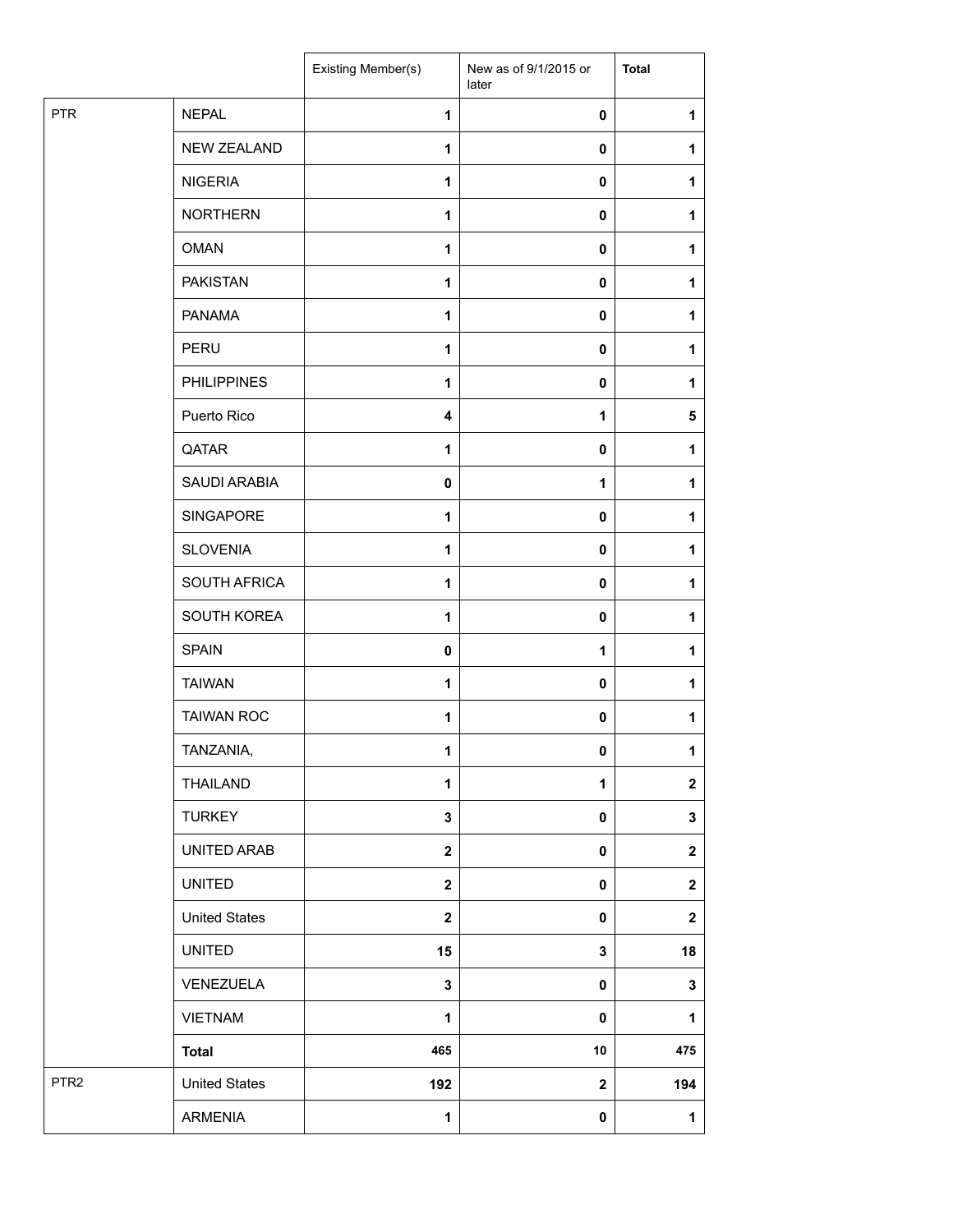|                  |                      | Existing Member(s)      | New as of 9/1/2015 or<br>later | <b>Total</b>            |
|------------------|----------------------|-------------------------|--------------------------------|-------------------------|
| PTR <sub>2</sub> | <b>BRAZIL</b>        | $\mathbf{2}$            | $\pmb{0}$                      | $\overline{\mathbf{2}}$ |
|                  | CANADA               | 7                       | 0                              | $\overline{7}$          |
|                  | <b>CHILE</b>         | $\mathbf{1}$            | $\pmb{0}$                      | 1                       |
|                  | <b>CHINA</b>         | 3                       | 0                              | 3                       |
|                  | <b>COLOMBIA</b>      | $\mathbf{1}$            | 0                              | 1                       |
|                  | <b>CZECH</b>         | 1                       | $\pmb{0}$                      | 1                       |
|                  | <b>HONG KONG</b>     | $\mathbf{1}$            | $\pmb{0}$                      | 1                       |
|                  | <b>INDONESIA</b>     | $\mathbf{2}$            | 0                              | $\mathbf 2$             |
|                  | <b>ISRAEL</b>        | 1                       | $\pmb{0}$                      | 1                       |
|                  | <b>ITALY</b>         | 1                       | 0                              | 1                       |
|                  | <b>JAPAN</b>         | $\overline{\mathbf{4}}$ | 0                              | 4                       |
|                  | <b>MACAO</b>         | $\mathbf{1}$            | $\pmb{0}$                      | 1                       |
|                  | POLAND               | 1                       | $\pmb{0}$                      | 1                       |
|                  | SAUDI ARABIA         | 9                       | 0                              | 9                       |
|                  | <b>TAIWAN</b>        | 5                       | $\pmb{0}$                      | 5                       |
|                  | <b>TURKEY</b>        | 5                       | 0                              | 5                       |
|                  | UNITED ARAB          | $\mathbf{1}$            | $\pmb{0}$                      | 1                       |
|                  | <b>UNITED</b>        | 12                      | $\pmb{0}$                      | 12                      |
|                  | <b>Total</b>         | 251                     | $\mathbf{2}$                   | 253                     |
| <b>RET</b>       | <b>United States</b> | 129                     | $\mathbf 0$                    | 129                     |
|                  | ARGENTINA            | 1                       | 0                              | 1                       |
|                  | <b>BRAZIL</b>        | $\mathbf{1}$            | 0                              | 1                       |
|                  | CANADA               | 6                       | 0                              | 6                       |
|                  | <b>COLOMBIA</b>      | $\mathbf{1}$            | 0                              | $\mathbf{1}$            |
|                  | <b>GERMANY</b>       | 1                       | 0                              | 1                       |
|                  | <b>JAPAN</b>         | $\mathbf{2}$            | 0                              | $\mathbf 2$             |
|                  | PORTUGAL             | 1                       | 0                              | 1                       |
|                  | <b>SRI LANKA</b>     | $\mathbf{1}$            | 0                              | 1                       |
|                  | <b>UNITED</b>        | 4                       | 0                              | 4                       |
|                  | <b>Total</b>         | 147                     | 0                              | 147                     |
| RET <sub>2</sub> | <b>United States</b> | 81                      | 0                              | 81                      |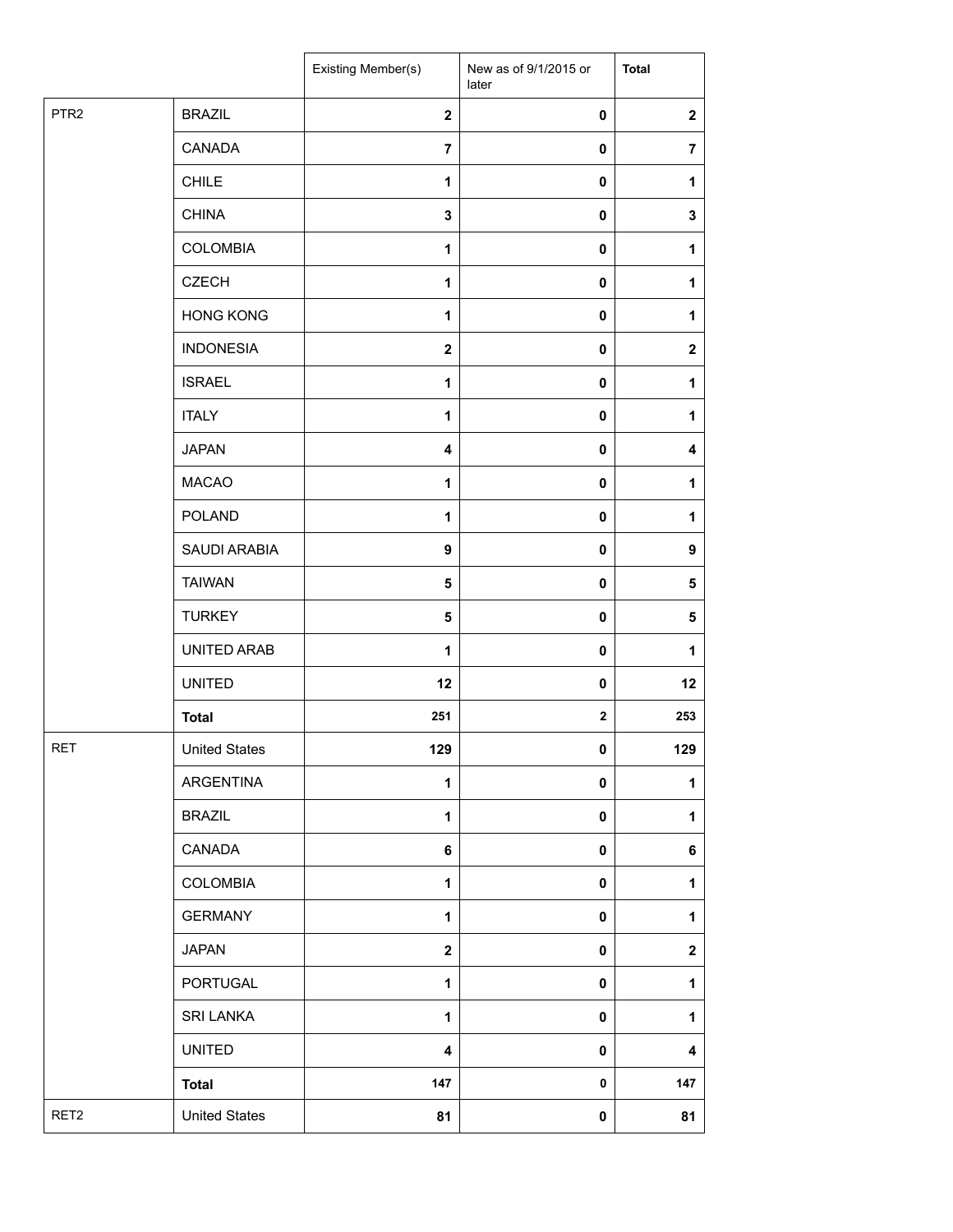|      |                      | Existing Member(s)      | New as of 9/1/2015 or<br>later | <b>Total</b> |
|------|----------------------|-------------------------|--------------------------------|--------------|
| RET2 | <b>AUSTRALIA</b>     | 1                       | 0                              | 1            |
|      | CANADA               | 1                       | 0                              | 1            |
|      | <b>ISRAEL</b>        | 4                       | 0                              | 4            |
|      | <b>ITALY</b>         | 1                       | 0                              | 1            |
|      | <b>JAPAN</b>         | $\overline{\mathbf{4}}$ | 0                              | 4            |
|      | <b>SPAIN</b>         | $\mathbf{1}$            | 0                              | 1            |
|      | <b>UNITED</b>        | $\mathbf{1}$            | 0                              | 1            |
|      | <b>Total</b>         | 94                      | 0                              | 94           |
| STU  | <b>United States</b> | 756                     | 12                             | 768          |
|      | <b>AUSTRALIA</b>     | 8                       | 0                              | 8            |
|      | <b>BRAZIL</b>        | $\mathbf{2}$            | $\mathbf 0$                    | $\mathbf{2}$ |
|      | <b>CAMBODIA</b>      | 1                       | 0                              | 1            |
|      | CANADA               | 82                      | 0                              | 82           |
|      | <b>CHINA</b>         | 8                       | 0                              | 8            |
|      | <b>COLOMBIA</b>      | 1                       | 0                              | 1            |
|      | <b>FRANCE</b>        | $\mathbf{1}$            | 0                              | 1            |
|      | <b>GERMANY</b>       | $\mathbf 3$             | 0                              | 3            |
|      | <b>GUAM</b>          | 1                       | 0                              | 1            |
|      | <b>HONG KONG</b>     | $\mathbf{2}$            | 0                              | $\mathbf 2$  |
|      | <b>ITALY</b>         | 1                       | 0                              | 1            |
|      | <b>JAPAN</b>         | 14                      | 0                              | 14           |
|      | Korea, Rebublic      | 1                       | 0                              | 1            |
|      | <b>MALAYSIA</b>      | $\mathbf 0$             | 1                              | 1            |
|      | <b>NEW ZEALAND</b>   | $\mathbf{2}$            | 0                              | $\mathbf 2$  |
|      | <b>PHILIPPINES</b>   | $\mathbf 0$             | 1                              | 1            |
|      | <b>POLAND</b>        | $\mathbf{1}$            | 0                              | 1            |
|      | <b>PORTUGAL</b>      | 1                       | 0                              | 1            |
|      | <b>RUSSIAN</b>       | $\mathbf 0$             | 1                              | $\mathbf{1}$ |
|      | SAUDI ARABIA         | 1                       | 0                              | 1            |
|      | <b>SLOVENIA</b>      | $\mathbf{1}$            | 0                              | 1            |
|      | SOUTH KOREA          | 4                       | 0                              | 4            |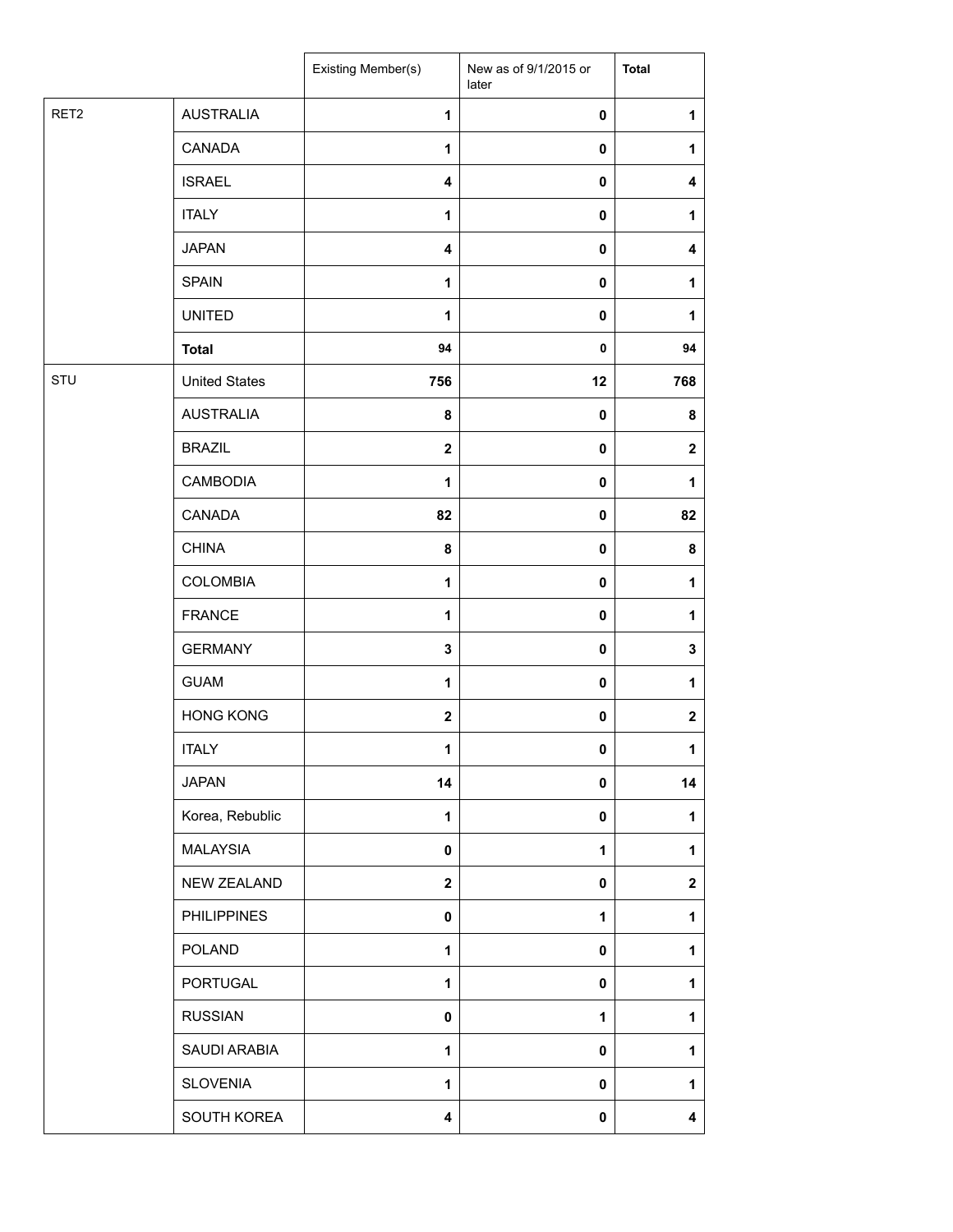|                  |                      | Existing Member(s)      | New as of 9/1/2015 or<br>later | <b>Total</b>     |
|------------------|----------------------|-------------------------|--------------------------------|------------------|
| STU              | <b>SPAIN</b>         | $\mathbf{1}$            | $\pmb{0}$                      | 1                |
|                  | <b>THAILAND</b>      | 23                      | 0                              | 23               |
|                  | <b>TURKEY</b>        | $\overline{\mathbf{2}}$ | 0                              | $\mathbf{2}$     |
|                  | UNITED ARAB          | 1                       | 0                              | 1                |
|                  | <b>UNITED</b>        | 8                       | 0                              | 8                |
|                  | <b>United States</b> | 1                       | 0                              | 1                |
|                  | <b>UNITED</b>        | 51                      | 10                             | 61               |
|                  | <b>UZBEKISTAN</b>    | 1                       | $\pmb{0}$                      | 1                |
|                  | <b>Total</b>         | 979                     | 25                             | 1,004            |
| STU <sub>2</sub> | <b>United States</b> | 368                     | 5                              | 373              |
|                  | <b>AUSTRALIA</b>     | 6                       | $\pmb{0}$                      | 6                |
|                  | <b>BRAZIL</b>        | $\overline{\mathbf{2}}$ | 0                              | $\mathbf{2}$     |
|                  | CANADA               | 26                      | 0                              | 26               |
|                  | <b>CHINA</b>         | $\mathbf{2}$            | $\pmb{0}$                      | $\boldsymbol{2}$ |
|                  | <b>FRANCE</b>        | $\mathbf{1}$            | 0                              | 1                |
|                  | <b>HONG KONG</b>     | $\mathbf{1}$            | 0                              | 1                |
|                  | <b>INDONESIA</b>     | $\mathbf{1}$            | 0                              | $\mathbf{1}$     |
|                  | <b>ISRAEL</b>        | $\mathbf{2}$            | 0                              | $\mathbf 2$      |
|                  | <b>JAPAN</b>         | 6                       | 0                              | 6                |
|                  | KOREA,               | $\mathbf 2$             | $\pmb{0}$                      | $\mathbf 2$      |
|                  | <b>LEBANON</b>       | 1                       | 0                              | 1                |
|                  | <b>LIBYAN ARAB</b>   | 1                       | 0                              | 1                |
|                  | <b>MEXICO</b>        | 3                       | 0                              | 3                |
|                  | <b>NEPAL</b>         | $\mathbf{1}$            | 0                              | 1                |
|                  | <b>NEW ZEALAND</b>   | 1                       | 0                              | 1                |
|                  | <b>OMAN</b>          | 1                       | 0                              | 1                |
|                  | Puerto Rico          | 1                       | 0                              | 1                |
|                  | SINGAPORE            | $\mathbf{1}$            | $\mathbf 0$                    | 1                |
|                  | <b>TAIWAN ROC</b>    | 1                       | 0                              | 1                |
|                  | <b>UNITED</b>        | 5                       | 0                              | 5                |
|                  | <b>UNITED</b>        | 15                      | 1                              | 16               |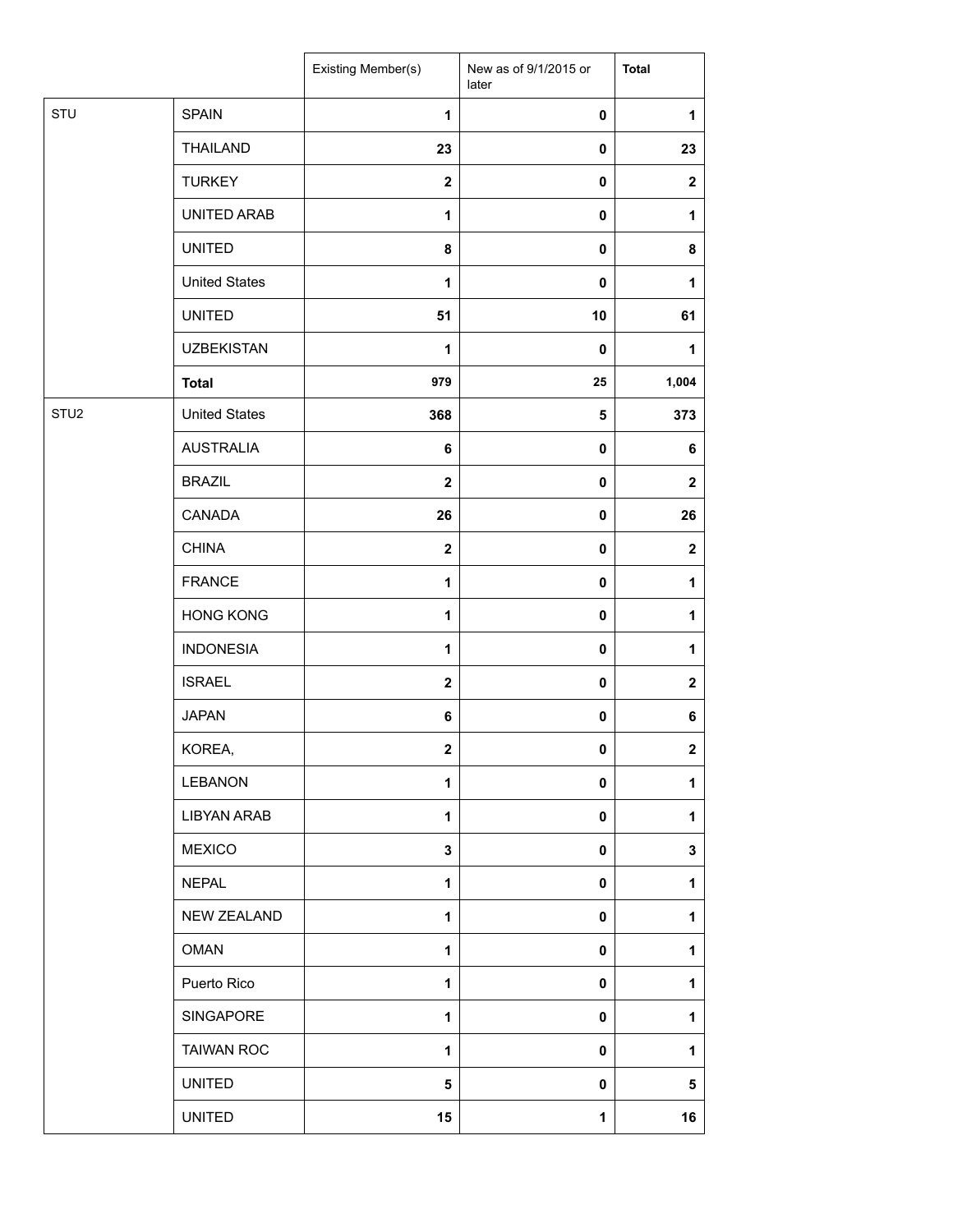|                  |              | Existing Member(s) | New as of 9/1/2015 or<br>later | <b>Total</b> |
|------------------|--------------|--------------------|--------------------------------|--------------|
| STU <sub>2</sub> | <b>Total</b> | 448                |                                | 454          |
| <b>Total</b>     |              | 11,328             | 238                            | 11,566       |

This report is based on members paid through 9/30/2015 or later.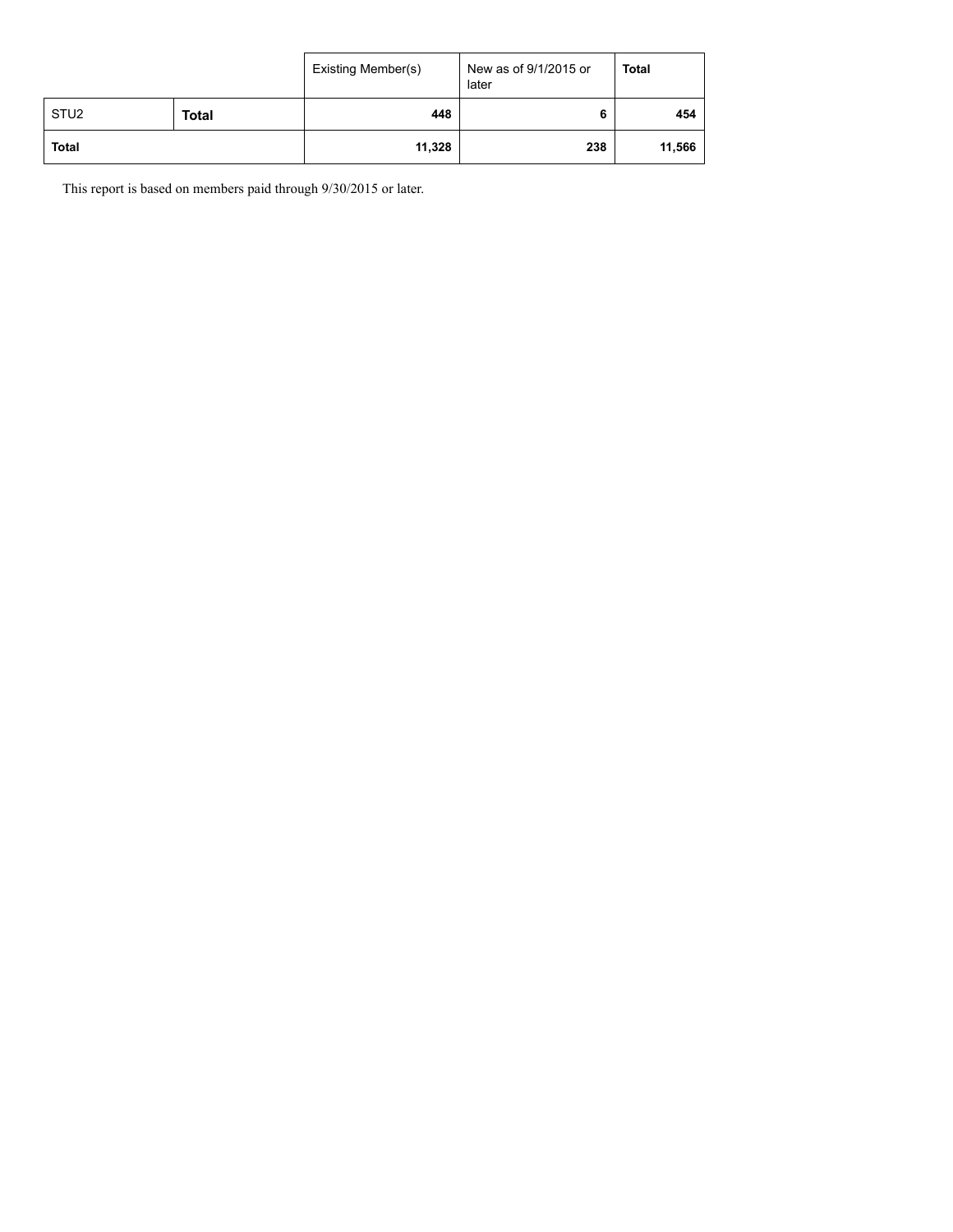| <b>Country/State/Province</b> |                           | <b>Total</b>                                               |      |
|-------------------------------|---------------------------|------------------------------------------------------------|------|
| <b>AFGHANISTAN</b>            |                           | $\overline{2}$                                             | 0.0% |
| <b>ALBANIA</b>                |                           | 9                                                          | 0.1% |
| <b>ALGERIA</b>                |                           | $\overline{\mathbf{3}}$                                    | 0.0% |
| <b>ANGOLA</b>                 |                           | $\mathbf{1}$                                               | 0.0% |
| <b>ARGENTINA</b>              |                           | 23                                                         | 0.2% |
| <b>ARMENIA</b>                |                           | $\mathbf{3}$                                               | 0.0% |
| <b>AUSTRALIA</b>              |                           | 67                                                         | 0.6% |
| <b>AUSTRIA</b>                |                           | $\mathbf{2}$                                               | 0.0% |
| <b>AZERBAIJAN</b>             |                           | 8                                                          | 0.1% |
| <b>BAHRAIN</b>                |                           | $\overline{\mathbf{4}}$                                    | 0.0% |
| <b>BANGLADESH</b>             |                           | 29                                                         | 0.3% |
| <b>BARBADOS</b>               |                           | $\blacksquare$                                             | 0.0% |
| <b>BELARUS</b>                |                           | $\mathbf{1}$                                               | 0.0% |
| <b>BELGIUM</b>                |                           | $\mathbf{1}$                                               | 0.0% |
| <b>BELIZE</b>                 |                           | $\overline{2}$                                             | 0.0% |
| <b>BENIN</b>                  |                           | $\mathbf{1}$                                               | 0.0% |
| <b>BERMUDA</b>                |                           | $\mathbf{1}$                                               | 0.0% |
| <b>BOLIVIA</b>                |                           | 11                                                         | 0.1% |
| <b>BOSNIA AND HERZEGOVINA</b> |                           | 1                                                          | 0.0% |
| <b>BRAZIL</b>                 |                           | 103                                                        | 0.9% |
| <b>BULGARIA</b>               |                           | 8                                                          | 0.1% |
| <b>BURKINA FASO</b>           |                           | 3                                                          | 0.0% |
| <b>CAMBODIA</b>               |                           | $\overline{\mathbf{4}}$                                    | 0.0% |
| <b>CAMEROON</b>               |                           | 3                                                          | 0.0% |
| <b>CANADA</b>                 |                           |                                                            |      |
| <i>CANADA</i>                 |                           | II                                                         |      |
| <b>CANADA</b>                 | Alberta                   | 62                                                         |      |
| <b>CANADA</b>                 | British Columbia          | $\frac{138}{15}$                                           |      |
| <b>CANADA</b>                 | California                | . $^{\cal I}$                                              |      |
| <b>CANADA</b>                 | Manitoba                  | $\ldots$ . $17$                                            |      |
| <b>CANADA</b>                 | Montana                   | $\ldots$ <sup>1</sup>                                      |      |
| <b>CANADA</b>                 | New Brunswick             |                                                            |      |
| <b>CANADA</b>                 | Newfoundland and Labrador |                                                            |      |
| <b>CANADA</b>                 | Nova Scotia               | $\cdots \cdots \cdots \cdots \cdots \cdots$<br>$\ldots$ 18 |      |
| <b>CANADA</b>                 | Ohio                      | $\frac{1}{2}$                                              |      |
|                               |                           |                                                            |      |
| <b>CANADA</b>                 | Ontario                   | 314                                                        |      |
| <b>CANADA</b>                 | Ouebec                    | 38                                                         |      |
| <i>CANADA</i>                 | Saskatchewan              | 35                                                         |      |
| CANADA                        | Yukon Territory           | $I$                                                        |      |
| <b>CANADA</b>                 |                           | 653                                                        | 5.6% |
| <b>CAYMAN ISLANDS</b>         |                           | $\overline{2}$                                             | 0.0% |
| <b>CHILE</b>                  |                           | 16                                                         | 0.1% |
| <b>CHINA</b>                  |                           | 224                                                        | 1.9% |
| <b>COLOMBIA</b>               |                           | 32                                                         | 0.3% |
| Congo, The Dem Rep Of The     |                           | $\mathbf{1}$                                               | 0.0% |
| <b>COSTA RICA</b>             |                           | 20                                                         | 0.2% |
| <b>CROATIA</b>                |                           | 5                                                          | 0.0% |
| <b>CUBA</b>                   |                           | $\mathbf{1}$                                               | 0.0% |
| <b>CYPRUS</b>                 |                           | $\overline{2}$                                             | 0.0% |
| <b>CZECH REPUBLIC</b>         |                           | $\overline{7}$                                             | 0.1% |
| <b>DENMARK</b>                |                           | $\mathbf{3}$                                               | 0.0% |
| <b>DOMINICAN REPUBLIC</b>     |                           | 14                                                         | 0.1% |
| <b>ECUADOR</b>                |                           | 99                                                         | 0.9% |
| <b>EGYPT</b>                  |                           | 26                                                         | 0.2% |
| <b>FINLAND</b>                |                           | $\overline{2}$                                             | 0.0% |
| <b>FRANCE</b>                 |                           | 6                                                          | 0.1% |
| <b>GABON</b>                  |                           | $\overline{2}$                                             | 0.0% |
|                               |                           |                                                            |      |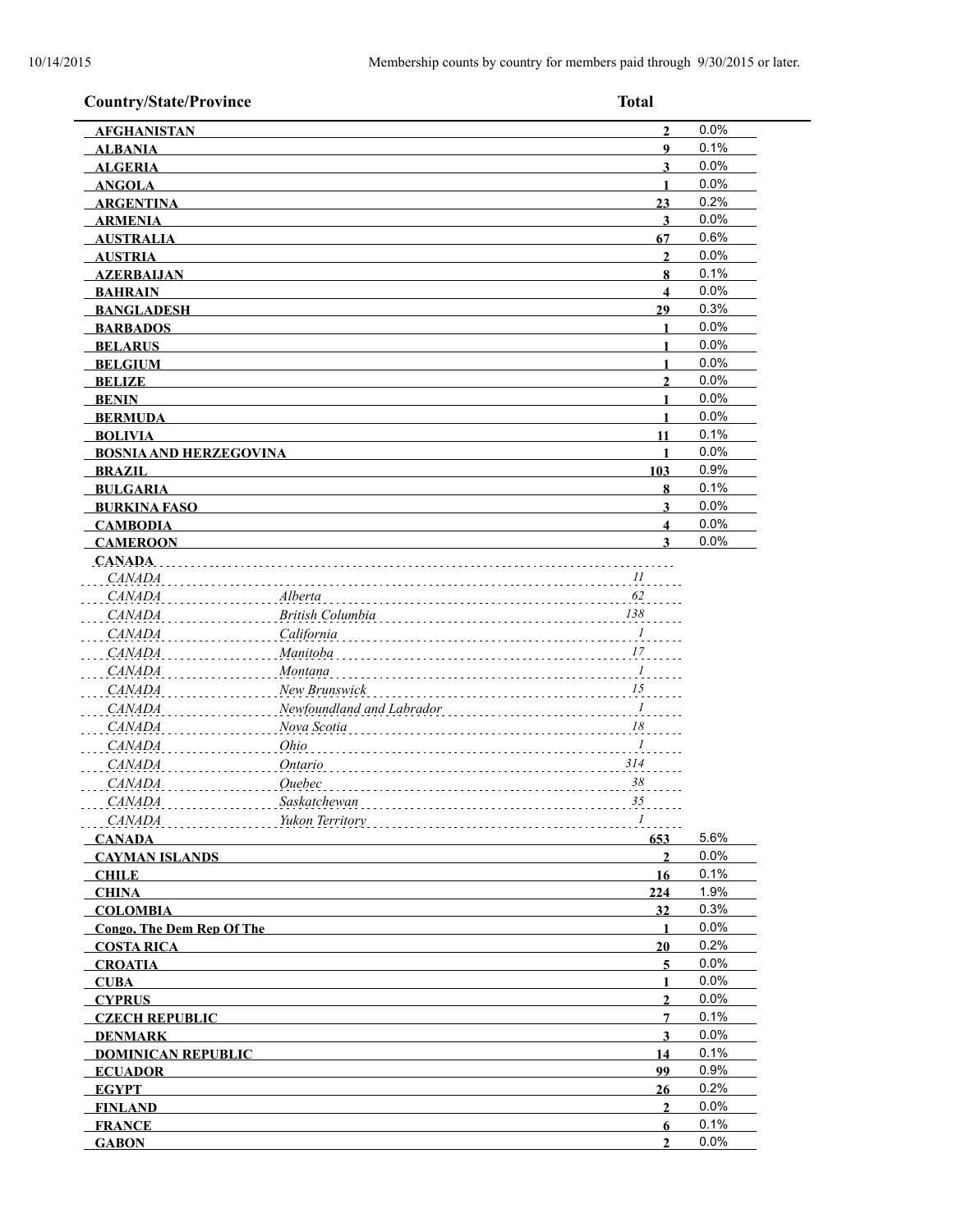| <b>GEORGIA</b>                                    | $\overline{\mathbf{5}}$          | 0.0%         |
|---------------------------------------------------|----------------------------------|--------------|
| <b>GERMANY</b>                                    | 18                               | 0.2%         |
| <b>GHANA</b>                                      | 1                                | 0.0%         |
| <b>GREECE</b>                                     | 6                                | 0.1%         |
| <b>GRENADA</b>                                    | 3                                | 0.0%         |
| <b>GUAM</b>                                       | $\mathbf{2}$                     | 0.0%         |
| <b>GUATEMALA</b>                                  | 9                                | 0.1%         |
| <b>HAITI</b>                                      | 18                               | 0.2%         |
| <b>HONDURAS</b>                                   | 3                                | 0.0%         |
| <b>HONG KONG</b>                                  | 23                               | 0.2%         |
| <b>HONG KONG SAR CHINA</b>                        | 16                               | 0.1%         |
| <b>HUNGARY</b>                                    | $\overline{2}$                   | 0.0%         |
| <b>ICELAND</b>                                    | $\mathbf{1}$                     | 0.0%         |
| <b>INDIA</b>                                      | 77                               | 0.7%         |
| <b>INDONESIA</b>                                  | 11                               | 0.1%         |
| <b>IRAN</b>                                       | 5                                | 0.0%<br>0.1% |
| <b>IRAO</b>                                       | 7                                | 0.0%         |
| <b>IRELAND</b>                                    | $\mathbf{2}$                     |              |
| ISRAEL<br><b>ITALY</b>                            | 14                               | 0.1%<br>0.2% |
|                                                   | 18<br>$\mathbf{2}$               | 0.0%         |
| <b>JAMAICA</b><br><b>JAPAN</b>                    | 379                              | 3.3%         |
| <b>JORDAN</b>                                     | 4                                | 0.0%         |
|                                                   | $\overline{\mathbf{4}}$          | 0.0%         |
| <b>KAZAKHSTAN</b><br><b>KENYA</b>                 | $\mathbf{1}$                     | 0.0%         |
| <b>Korea, Dem People's Rep</b>                    | $\mathbf{1}$                     | 0.0%         |
| <b>Korea, Rebublic Of</b>                         | 9                                | 0.1%         |
| <b>KOREA, REPUBLIC OF</b>                         | 14                               | 0.1%         |
| <b>KOSOVO (UNMIK)</b>                             | 3                                | 0.0%         |
| <b>KUWAIT</b>                                     | 10                               | 0.1%         |
|                                                   |                                  |              |
|                                                   |                                  |              |
| <b>KYRGYZSTAN</b>                                 | $\mathbf{2}$                     | 0.0%         |
| <b>Lao People's Dem Republic</b>                  | 1                                | 0.0%         |
| <b>LATVIA</b>                                     | $\mathbf{1}$<br>$\boldsymbol{9}$ | 0.0%<br>0.1% |
| <b>LEBANON</b>                                    | $\mathbf{1}$                     | 0.0%         |
| LIBYAN ARAB JAMAHIRIYA                            | $\mathbf{1}$                     | 0.0%         |
| <b>LITHUANIA</b>                                  | 10                               | 0.1%         |
| <b>MACAO</b><br><b>MADAGASCAR</b>                 | $\overline{\mathbf{4}}$          | 0.0%         |
| <b>MALAYSIA</b>                                   | 30                               | 0.3%         |
| <b>MALDIVES</b>                                   | 1                                | 0.0%         |
| <b>MALI</b>                                       | 3                                | 0.0%         |
| <b>MARSHALL ISLANDS</b>                           | 1                                | 0.0%         |
| <b>MARTINIQUE</b>                                 | 2                                | 0.0%         |
| <b>MATARA</b>                                     | 1                                | 0.0%         |
| <b>MAURITANIA</b>                                 | 10                               | 0.1%         |
| <b>MAURITIUS</b>                                  | 1                                | 0.0%         |
| <b>MEXICO</b>                                     | 102                              | 0.9%         |
| <b>MOLDOVA, REPUBLIC OF</b>                       | 3                                | 0.0%         |
| <b>MONGOLIA</b>                                   | 28                               | 0.2%         |
| <b>MOROCCO</b>                                    | 28                               | 0.2%         |
| <b>MOZAMBIQUE</b>                                 | 1                                | 0.0%         |
| MYANMAR                                           | $\mathbf{2}$                     | 0.0%         |
| <b>NAMIBIA</b>                                    | 1                                | 0.0%         |
| <b>NEPAL</b>                                      | 13                               | 0.1%         |
| <b>NETHERLANDS</b>                                | 3                                | 0.0%         |
| <b>NEW CALEDONIA</b>                              | 1                                | 0.0%         |
| <b>NEW ZEALAND</b>                                | 15                               | 0.1%         |
| <b>NICARAGUA</b>                                  | $\mathbf{2}$                     | 0.0%         |
| <b>NIGER</b>                                      | $\mathbf{1}$                     | $0.0\%$      |
| <b>NIGERIA</b><br><b>NORTHERN MARIANA ISLANDS</b> | 22<br>1                          | 0.2%<br>0.0% |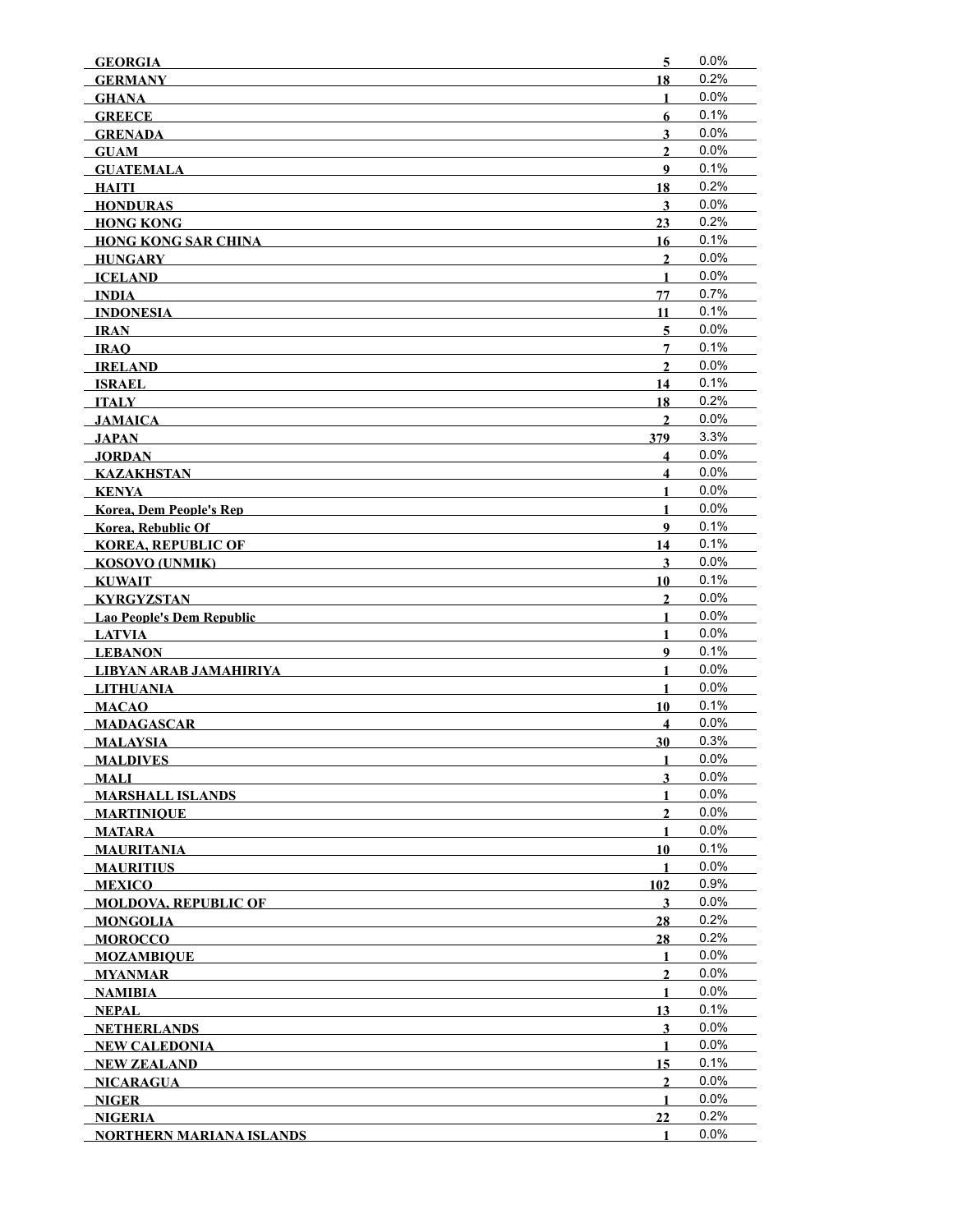| <b>NORWAY</b>                       |                      | $\overline{\mathbf{4}}$       | 0.0%         |
|-------------------------------------|----------------------|-------------------------------|--------------|
| <b>OMAN</b>                         |                      | 6                             | 0.1%         |
| <b>PAKISTAN</b>                     |                      | 25                            | 0.2%         |
| PALESTINIAN TERRITORY               |                      | $\overline{2}$                | 0.0%         |
| <b>PANAMA</b>                       |                      | 20                            | 0.2%         |
| <b>PARAGUAY</b>                     |                      | $\overline{2}$                | 0.0%         |
| PEOPLES REP OF CHINA                |                      | 9                             | 0.1%         |
| PERU                                |                      | 64                            | 0.6%         |
| <b>PHILIPPINES</b>                  |                      | 21                            | 0.2%         |
| <b>POLAND</b>                       |                      | 12                            | 0.1%         |
| <b>PORTUGAL</b>                     |                      | $\overline{\mathbf{3}}$       | 0.0%         |
| <b>Puerto Rico</b>                  |                      | 17                            | 0.1%         |
| <b>QATAR</b>                        |                      | 34                            | 0.3%         |
| <b>ROMANIA</b>                      |                      | $\mathbf{1}$                  | 0.0%         |
| <b>RUSSIA</b>                       |                      | 9                             | 0.1%         |
| <b>RUSSIAN FEDERATION</b>           |                      | 11                            | 0.1%         |
| <b>RWANDA</b>                       |                      | $\overline{2}$                | 0.0%         |
| SAUDI ARABIA                        |                      | 42                            | 0.4%         |
| <b>SENEGAL</b>                      |                      | 1                             | 0.0%         |
| SERBIA                              |                      | $\mathbf{2}$                  | 0.0%         |
| <b>SIERRA LEONE</b>                 |                      | 1                             | 0.0%         |
| <b>SINGAPORE</b>                    |                      | 9                             | 0.1%         |
| <b>SLOVAKIA</b>                     |                      | $\overline{\mathbf{4}}$       | 0.0%         |
| <b>SLOVENIA</b>                     |                      | $\overline{2}$                | 0.0%         |
| <b>SOUTH AFRICA</b>                 |                      | $6\phantom{1}$                | 0.1%         |
| <b>SOUTH KOREA</b>                  |                      | 23                            | 0.2%         |
| <b>SPAIN</b>                        |                      | 10                            | 0.1%         |
| <b>SRI LANKA</b>                    |                      | $\overline{2}$                | 0.0%         |
| SUDAN                               |                      | $\overline{2}$                | 0.0%         |
| <b>SURINAME</b>                     |                      | 1                             | 0.0%         |
| <b>SWAZILAND</b>                    |                      | 1                             | 0.0%<br>0.1% |
| <b>SWEDEN</b><br><b>SWITZERLAND</b> |                      | 10<br>$\overline{\mathbf{4}}$ | 0.0%         |
| <b>SYRIAN ARAB REPUBLIC</b>         |                      | $\overline{2}$                | 0.0%         |
| <b>TAIWAN</b>                       |                      | 24                            | 0.2%         |
| <b>TAIWAN ROC</b>                   |                      | 14                            | 0.1%         |
| <b>TAJIKISTAN</b>                   |                      | $\mathbf{2}$                  | 0.0%         |
| <b>TANZANIA, UNITED REPUBLIC</b>    |                      | $\overline{2}$                | 0.0%         |
| <b>THAILAND</b>                     |                      | 60                            | 0.5%         |
| <b>TRINIDAD AND TOBAGO</b>          |                      | 1                             | 0.0%         |
| <b>TUNISIA</b>                      |                      | 7                             | 0.1%         |
| <b>TURKEY</b>                       |                      | 55                            | 0.5%         |
| <b>UGANDA</b>                       |                      | 1                             | 0.0%         |
| <b>UKRAINE</b>                      |                      | 6                             | 0.1%         |
| <b>UNITED ARAB EMIRATES</b>         |                      | 51                            | 0.4%         |
| <b>UNITED KINGDOM</b>               |                      | 44                            | 0.4%         |
| <b>United States</b>                |                      | 24                            | 0.2%         |
| <b>UNITED STATES OF AMERICA</b>     |                      | 493                           | 4.3%         |
| <b>URUGUAY</b>                      |                      | 12                            | 0.1%         |
| USA.                                |                      |                               |              |
| <b>USA</b>                          |                      | 49                            |              |
| USA                                 | Alabama              | 67                            |              |
| USA                                 | Alaska               | 11                            |              |
| USA                                 | American Embassy     | $\overline{7}$                |              |
| USA                                 | Arizona              | $173\,$                       |              |
| USA                                 | Arkansas             | 74                            |              |
| USA                                 | Armed Forces         | $\frac{7}{100}$               |              |
| USA                                 | Armed Frces Americas | $\frac{3}{2}$                 |              |
| USA                                 | British Columbia     | $\boldsymbol{l}$              |              |
| USA                                 | California           | $749\,$                       |              |
| USA                                 | Colorado             | 146                           |              |
|                                     |                      |                               |              |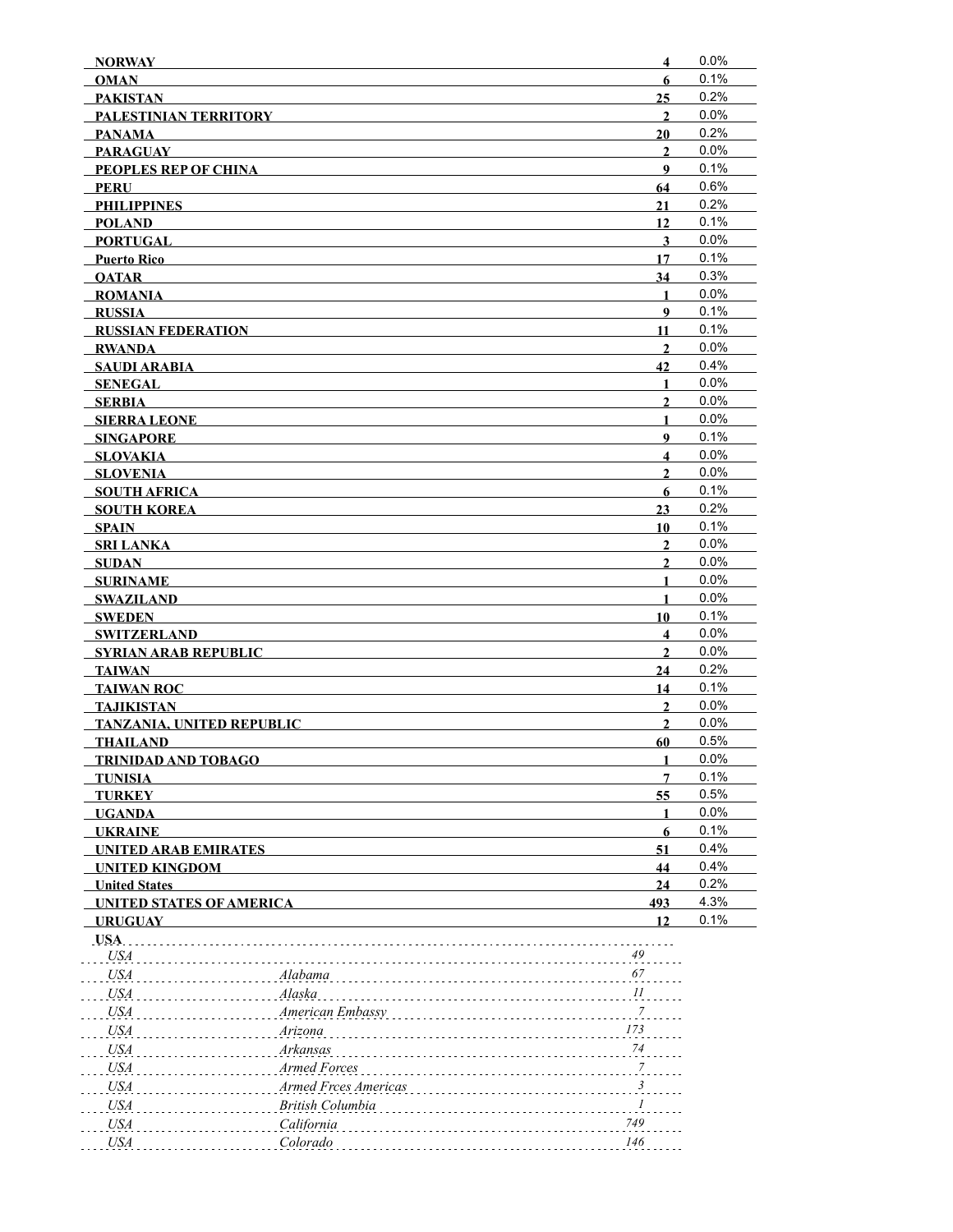| <b>USA</b>        | Connecticut          | $127\,$                         |       |
|-------------------|----------------------|---------------------------------|-------|
| <b>USA</b>        | Delaware             | 53                              |       |
| <b>USA</b>        | District of Columbia | $\bar{I}19$                     |       |
| <b>USA</b>        | Florida              | 284                             |       |
| <b>USA</b>        | Georgia              | $148\,$                         |       |
| <b>USA</b>        | Guam                 | $\overline{2}$                  |       |
| <b>USA</b>        | Hawaii               | 67                              |       |
| <b>USA</b>        | Idaho                | 54                              |       |
| <b>USA</b>        | Illinois             | 339                             |       |
| <b>USA</b>        | <b>Indiana</b>       | 156                             |       |
| <b>USA</b>        | Iowa                 | 97                              |       |
|                   |                      | $\it 118$                       |       |
| <b>USA</b>        | Kansas               | 64                              |       |
| <b>USA</b>        | Kentucky             |                                 |       |
| <b>USA</b>        | Lousiana             | 31                              |       |
| <b>USA</b>        | Maine                | $4\theta$                       |       |
| <b>USA</b>        | <b>Maryland</b>      | $255\,$                         |       |
| <b>USA</b>        | <b>Massachusetts</b> | 322                             |       |
| <b>USA</b>        | Michigan             | 259                             |       |
| <b>USA</b>        | Minnesota            | $\ensuremath{\mathnormal{129}}$ |       |
| <b>USA</b>        | Mississippi          | $45\,$                          |       |
| <b>USA</b>        | Missouri             | 183                             |       |
| <b>USA</b>        | Montana              | ${\it 15}$                      |       |
| <b>USA</b>        | Nebraska             | $43\,$                          |       |
| <b>USA</b>        | Nevada               | $4\mathit{l}$                   |       |
| <b>USA</b>        | New Hampshire        | 64                              |       |
| <b>USA</b>        | New Jersey           | 242                             |       |
| <b>USA</b>        | New Mexico           | $\sqrt{49}$                     |       |
| <b>USA</b>        | New York             | 684                             |       |
| <b>USA</b>        |                      | 145                             |       |
|                   | North Carolina       | 16                              |       |
| <b>USA</b>        | North Dakota         |                                 |       |
| <b>USA</b>        | Ohio                 | $271\,$                         |       |
| <b>USA</b>        | Oklahoma             | 55                              |       |
| <b>USA</b>        | <b>Ontario</b>       | $\mathfrak{Z}$                  |       |
| <b>USA</b>        | Oregon               | 259                             |       |
| <b>USA</b>        | Pennsylvania         | 321                             |       |
| <b>USA</b>        | Puerto Rico          | 21                              |       |
| <b>USA</b>        | <b>Ouebec</b>        | 1                               |       |
| <b>USA</b>        | Rhode Island         | 45                              |       |
| <b>USA</b>        | South Carolina       | 38                              |       |
| <b>USA</b>        | South Dakota         | $\overline{7}$                  |       |
| <b>USA</b>        | Tennessee            | 76                              |       |
| USA               | <b>Texas</b>         | 388                             |       |
| <b>USA</b>        | Utah                 | 81                              |       |
| <b>USA</b>        | Vermont              | 67                              |       |
| <b>USA</b>        | Virginia             | 376                             |       |
| <b>USA</b>        |                      | 317                             |       |
|                   | Washington           |                                 |       |
| <b>USA</b>        | West Virginia        | $28\,$                          |       |
| <b>USA</b>        | <b>Wisconsin</b>     | 131                             |       |
| <b>USA</b>        | Wyoming              | 12                              |       |
| $U\!S\!A$         | Yukon Territory      | $\mathcal{I}$                   |       |
| <b>USA</b>        |                      | 7,976                           | 69.0% |
| <b>UZBEKISTAN</b> |                      | 21                              | 0.2%  |
| <b>VANUATU</b>    |                      | $\mathbf{1}$                    | 0.0%  |
| <b>VENEZUELA</b>  |                      | 19                              | 0.2%  |
| <b>VIET NAM</b>   |                      | $\overline{\mathbf{3}}$         | 0.0%  |
| <b>VIETNAM</b>    |                      | $\boldsymbol{9}$                | 0.1%  |
| <b>YEMEN</b>      |                      | $\overline{2}$                  | 0.0%  |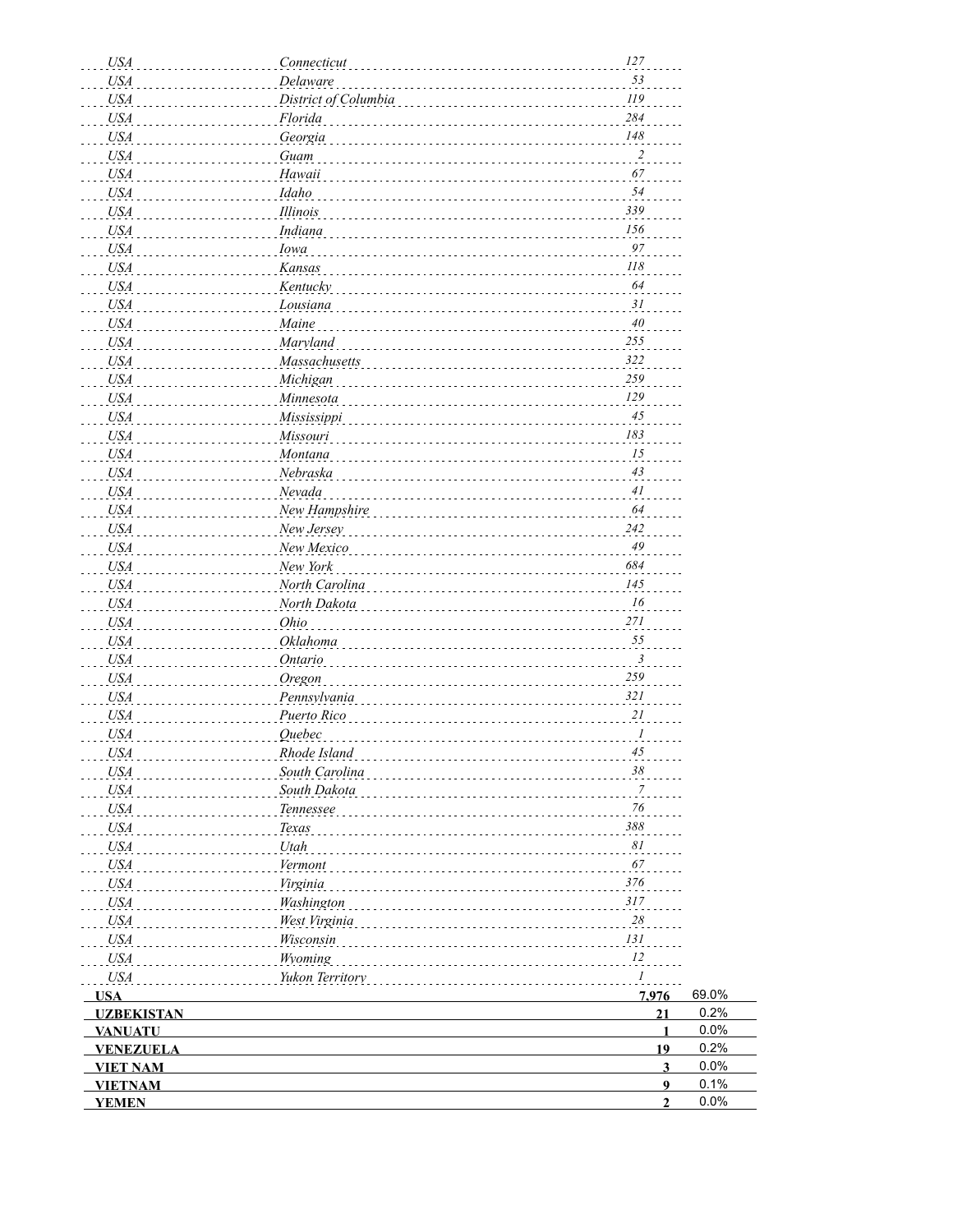**159** distinct countries represented.

02-geographic.rpt 9/30/2015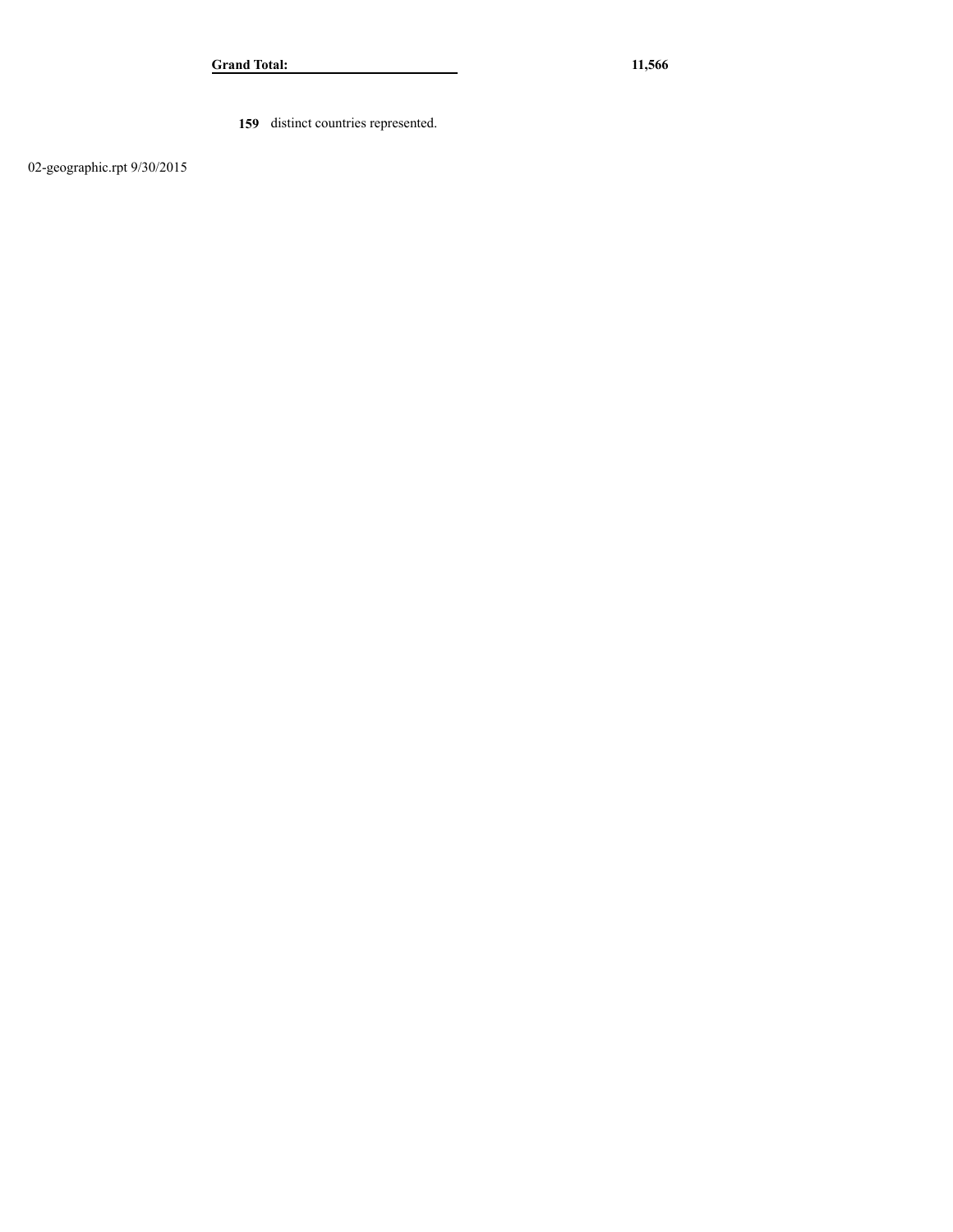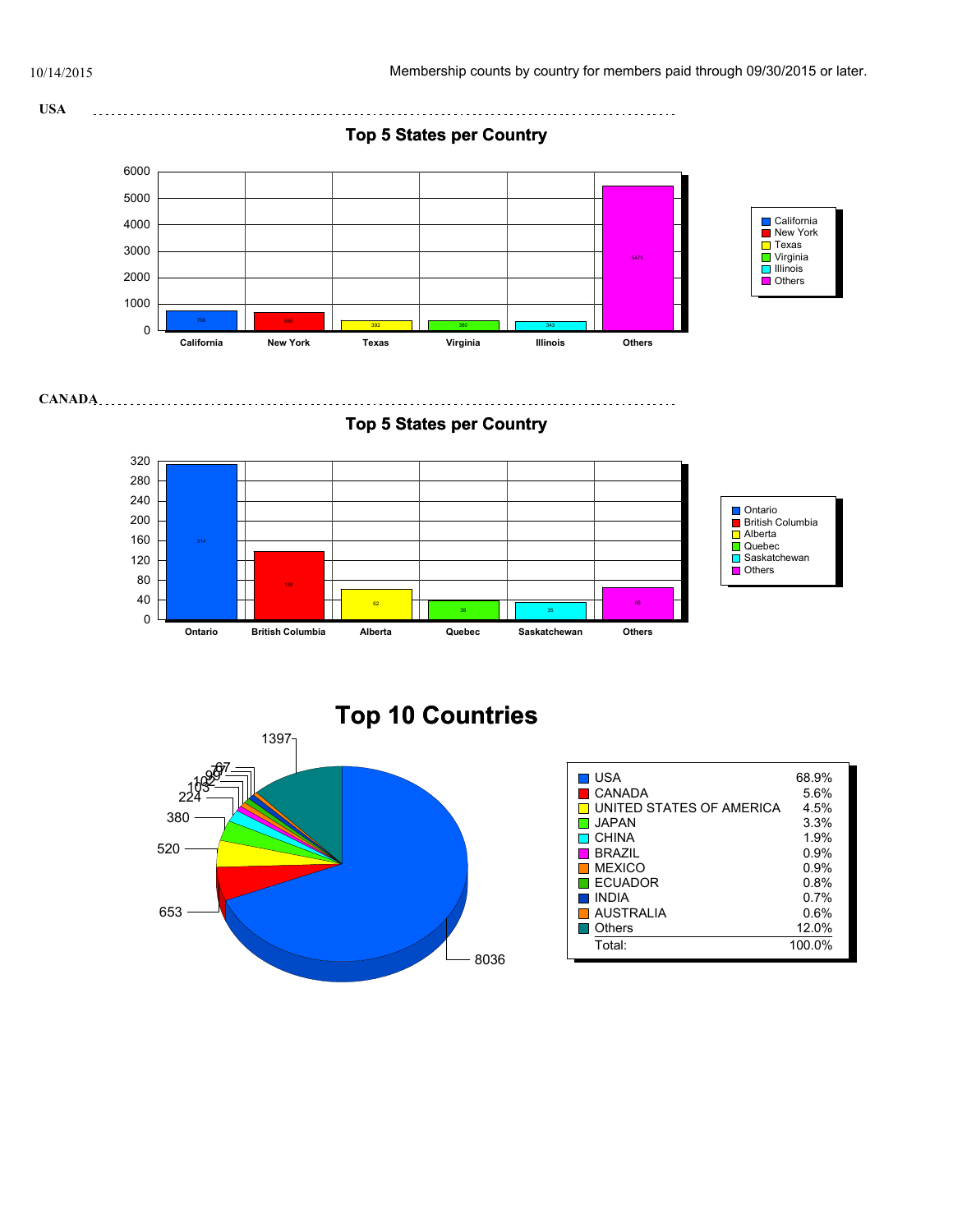### 10/14/2015 **Basic statistics on Primary vs. other memberships in interest sections. For members paid through 9/30/2015 or later.**

|                                      |                           |        | Primary versus other |        |
|--------------------------------------|---------------------------|--------|----------------------|--------|
| No Primary Interest Section          | 6.7%                      | 2.203  | 2,192                | 11     |
| <b>Adult Education</b>               | 6.2%                      | 2.019  | 787                  | 1,232  |
| <b>Applied Linguistics</b>           | 5.9%                      | 1,931  | 510                  | 1,421  |
| <b>Bilingual Education</b>           | 3.1%                      | 1,003  | 190                  | 813    |
| Computer-Assisted Language Learning  | 5.2%                      | 1,696  | 365                  | 1,331  |
| <b>Elementary Education</b>          | 3.1%                      | 1,026  | 439                  | 587    |
| English as a Foreign Language        | 7.0%                      | 2.303  | 863                  | 1,440  |
| <b>English for Specific Purposes</b> | 4.4%                      | 1.453  | 242                  | 1,211  |
| <b>Higher Education</b>              | 6.3%                      | 2,063  | 671                  | 1,392  |
| Intercultural Communication          | 4.8%                      | 1,580  | 194                  | 1,386  |
| Intensive English Programs           | 6.4%                      | 2,077  | 796                  | 1,281  |
| International Teaching Assistants    | 2.0%                      | 640    | 93                   | 547    |
| <b>Materials Writers</b>             | 3.4%<br>.                 | 1,127  | 162                  | 965    |
| Nonnative English Speakers in TESOL  | 2.9%                      | 934    | 174                  | 760    |
| Program Administration               | 3.5%                      | 1,133  | 230                  | 903    |
| Refugee Concerns                     | 2.0%                      | 670    | 83                   | 587    |
| Second Language Writing              | 6.2%<br>.                 | 2,013  | 386                  | 1,627  |
| Speech, Pronunciation, and Listening | 5.3%                      | 1,726  | 239                  | 1,487  |
| Social Responsibility                | 2.1%                      | 692    | 105                  | 587    |
| Secondary Schools                    | 2.7%                      | 882    | 287                  | 595    |
| Teacher Education                    | 7.3%                      | 2,379  | 651                  | 1,728  |
| Video & Digital Media                | 3.5%                      | 1,139  | 83                   | 1,056  |
| 9,773 distinct members               | Total # of IS memberships | 32,689 | 9.742                | 22.947 |

The total count is the number of IS memberships total and may either be LESS or MORE than the actual number of individual members of TESOL. Due to open access to Interest Sections, these numbers may fluctuate considerably each month. For instance, one member may have selected four interest sections, while some members may belong to none.



## **Interest Sections**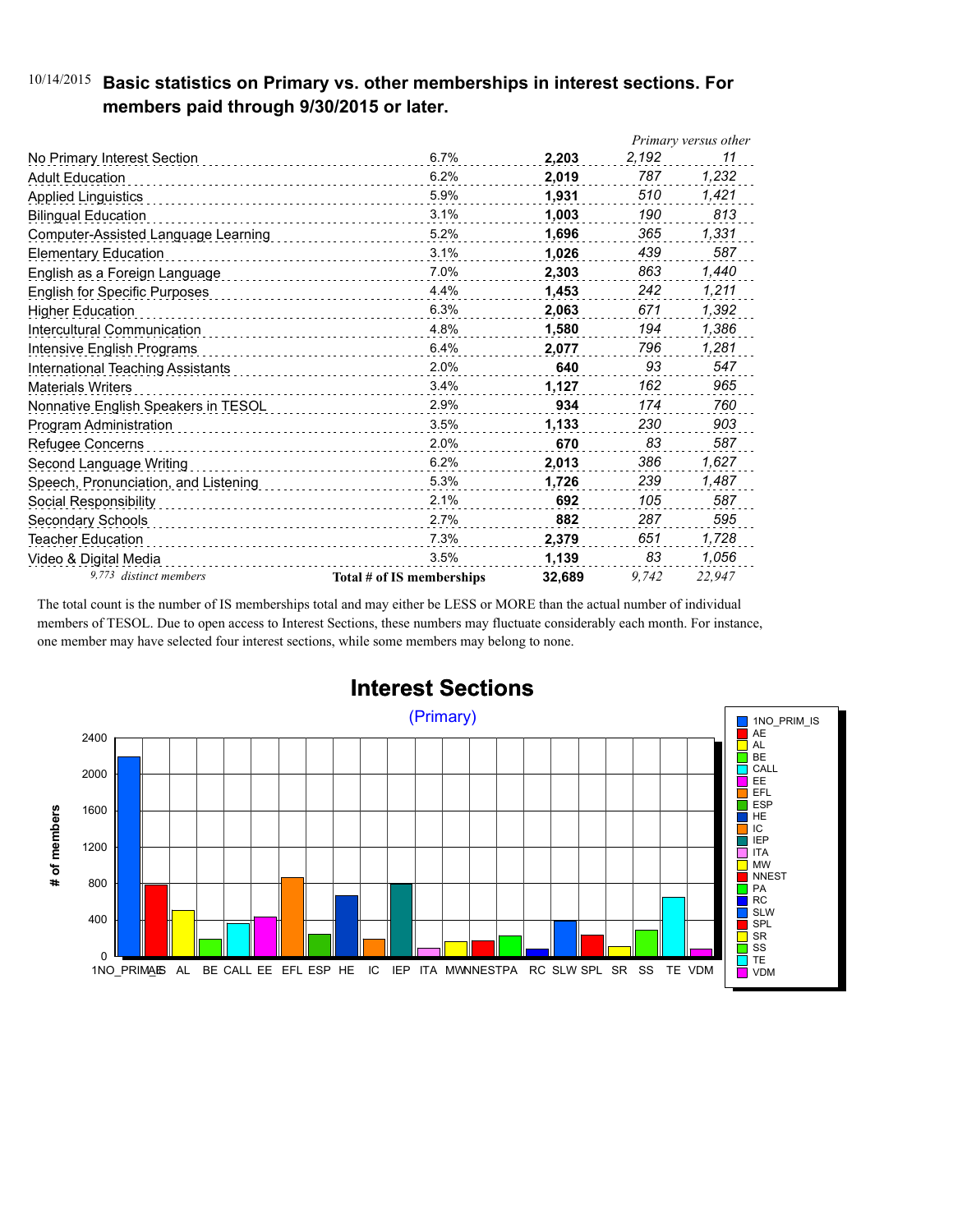#### **Basic Statistics on Area of Work (Members paid through >= 9/30/2015)**

|                                                                |           | 1,719  | 15.0% |  |
|----------------------------------------------------------------|-----------|--------|-------|--|
| <b>Adult Education</b><br>and a complete state of the state of | AE        | 2.340  | 20.5% |  |
| Community/2yr College                                          | $\bf CC$  | 668    | 5.8%  |  |
| <b>Elementary Education</b>                                    | ЕE        | 852    | 7.5%  |  |
| Postsecondary Education                                        | HЕ        | 3.471  | 30.4% |  |
| Mainstream                                                     | <b>MN</b> | 140    | 1.2%  |  |
| Other                                                          | OТ        | 1.187  | 10.4% |  |
| Secondary Education                                            | SЕ        | 1.058  | 9.3%  |  |
|                                                                |           | 11.435 |       |  |

Only members who selected an area of work are included on this report. Other members may not have responded to this question and are excluded from the count.



### **Areas of Work**



*(Blanks indicate no response)*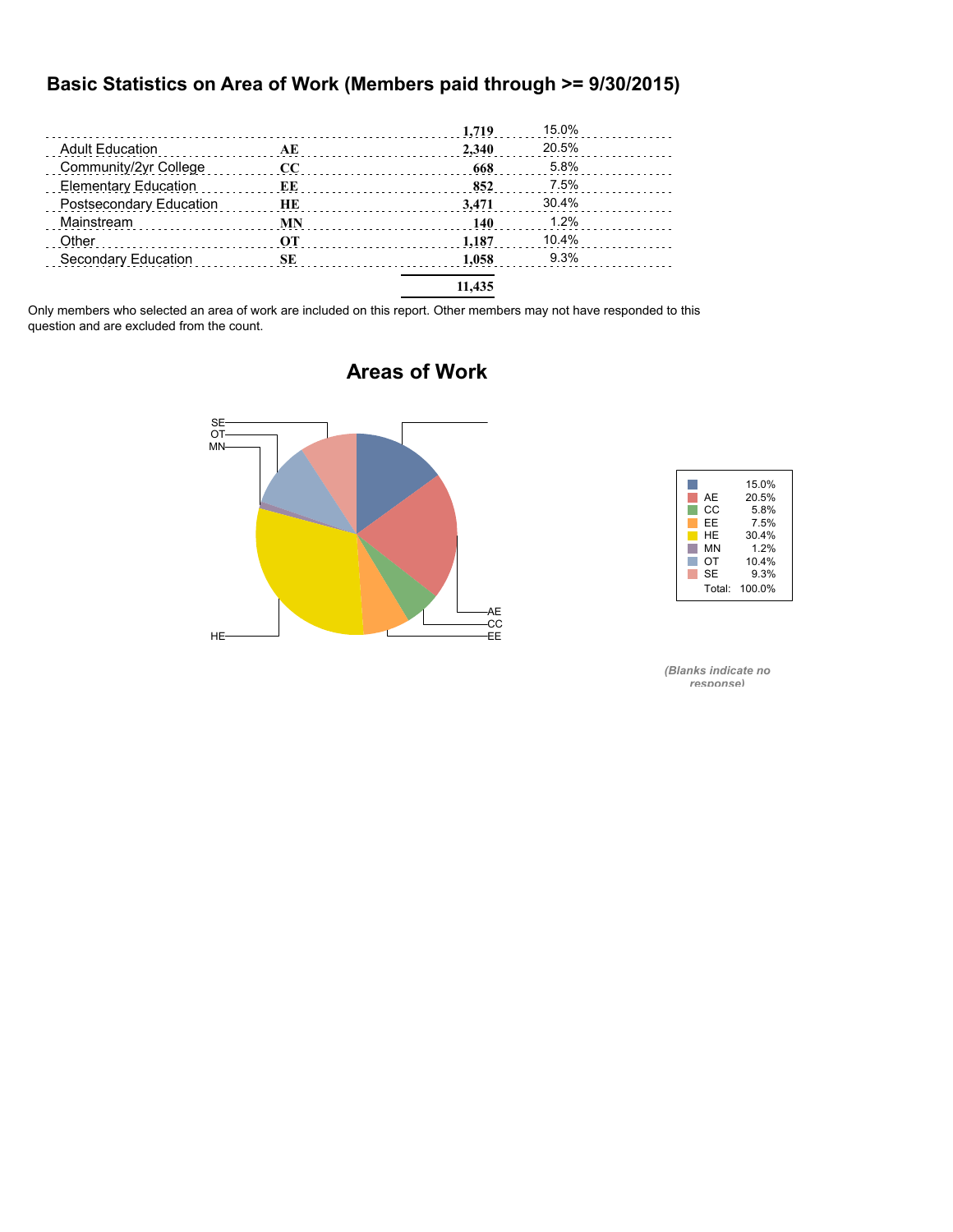## **Statistics on Areas of Interest (Members paid through >= 9/30/2015)**

| <b>CODE</b>          | <b>DESCRIPTION</b>                             | TOTAL* | % of TOTAL* |
|----------------------|------------------------------------------------|--------|-------------|
| TE                   | Teacher education                              | 1,717  | 5%          |
| <b>CURRICULUM</b>    | Materials development/Curriculum               | 1,672  | 4%          |
| EFL                  | English as a foreign language                  | 1,598  | 4%          |
| <b>SLA</b>           | Second language acquisition                    | 1,552  | 4%          |
| AL                   | Applied linguistics                            | 1,498  | 4%          |
| <b>WRITING</b>       | Writing/composition                            | 1,437  | 4%          |
| HE.                  | Higher education                               | 1,434  | 4%          |
| CALL                 | Technology in education                        | 1,415  | 4%          |
| IC                   | Multiculturalism/intercultural communications  | 1,409  | 4%          |
| IEP                  | Intensive English programs                     | 1,409  | 4%          |
| AE                   | Adult education                                | 1,354  | 4%          |
| <b>PROFDEV</b>       | Professional development                       | 1,289  | 3%          |
| <b>CONTENT</b>       | Content-based instruction                      | 1,249  | 3%          |
| <b>SP</b>            | Speaking/pronunciation                         | 1,154  | 3%          |
| <b>READING</b>       | Reading/literacy                               | 1,153  | 3%          |
| <b>GRAMMAR</b>       | Grammar                                        | 1,104  | 3%          |
| <b>ASSESS</b>        | Assessment/testing                             | 1,084  | 3%          |
| <b>ESP</b>           | English for specific purposes                  | 1,014  | 3%          |
| <b>RS</b>            | Research                                       | 969    | 3%          |
| <b>DISTANCE</b>      | Distance learning/Online Education             | 771    | 2%          |
| PA                   | Program administration                         | 771    | 2%          |
| VOCAB                | Vocabulary/Lexicon                             | 745    | 2%          |
| <b>BE</b>            | <b>Bilingual education</b>                     | 725    | 2%          |
| <b>ISKILL</b>        | <b>Integrated Skills</b>                       | 641    | 2%          |
| <b>SOCIAL</b>        | Social/global/political concerns               | 637    | 2%          |
| <b>WORKPLACE</b>     | Workplace English instruction/Business English | 625    | 2%          |
| <b>LISTEN</b>        | Listening                                      | 621    | 2%          |
| VI                   | Video and digital media                        | 597    | 2%          |
| EE                   | Elementary/primary education                   | 585    | 2%          |
| SS                   | Secondary education                            | 561    | 1%          |
| <b>COMMCOLL</b>      | Community college/technical ed                 | 491    | 1%          |
| <b>RC</b>            | Refugee concerns                               | 424    | 1%          |
| <b>LINGUISTICS</b>   | <b>Theoretical Linguistics</b>                 | 418    | 1%          |
| <b>STANDARDS</b>     | Standards                                      | 415    | 1%          |
| ita                  | International teaching assistants              | 399    | 1%          |
| LIT                  | Literature                                     | 388    | 1%          |
| <b>FAMILY</b>        | Community/family outreach                      | 319    | 1%          |
| <b>EMPLOYMENT</b>    | Employment issues/Certification                | 299    | 1%          |
| <b>NNES</b>          | <b>NNES/NES issues</b>                         | 295    | 1%          |
| <b>ACCRED</b>        | Accreditation                                  | 259    | 1%          |
| <b>LDSN</b>          | Learning Disorders/Special Needs               | 259    | 1%          |
| PUBLICPOLICY         | Public policy                                  | 255    | 1%          |
| <b>MAINSTREAMING</b> | Mainstreaming                                  | 235    | 1%          |
| <b>ARTS</b>          | Arts/Media/Science/Math/Social Science         | 172    | 0%          |
| <b>STYLISTICS</b>    | Stylistics                                     | 79     | 0%          |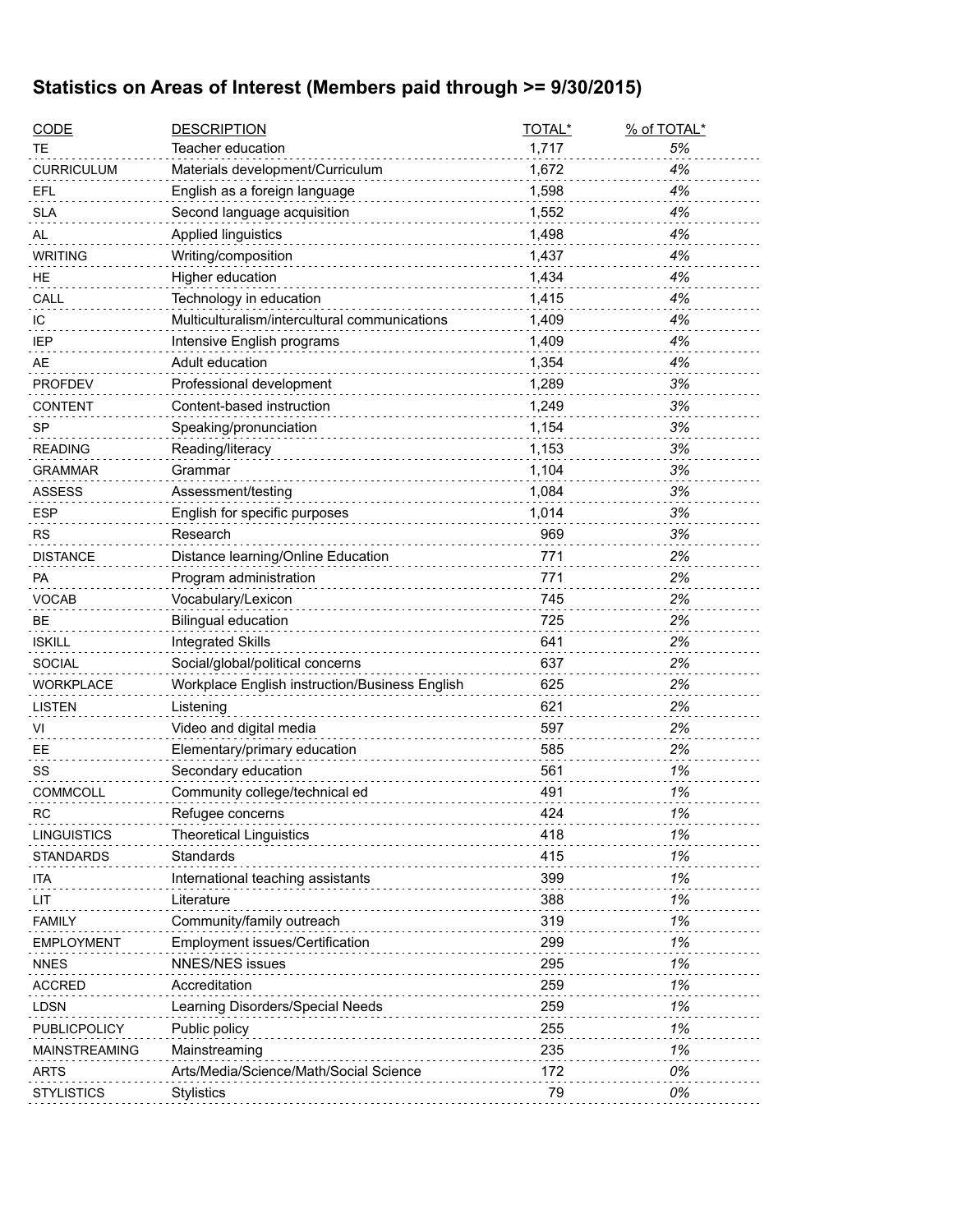Sorted in order of prevalence.

*\* Note: Members are encouraged to choose multiple areas of interest and some members do not choose* any *areas of interest. The total number of distinct members (4,745) represented in this report is less than the total number of active members as indicated elsewhere in this report.*

*Areas of interest are* separate *from official TESOL interest sections. Areas of interest represent distinct areas in which a member may be interested, rather than official entities in which a member is involved.*

*Areas of interest which have a very low count may be recent additions to the AOI list, or may reflect overall trends in membership.*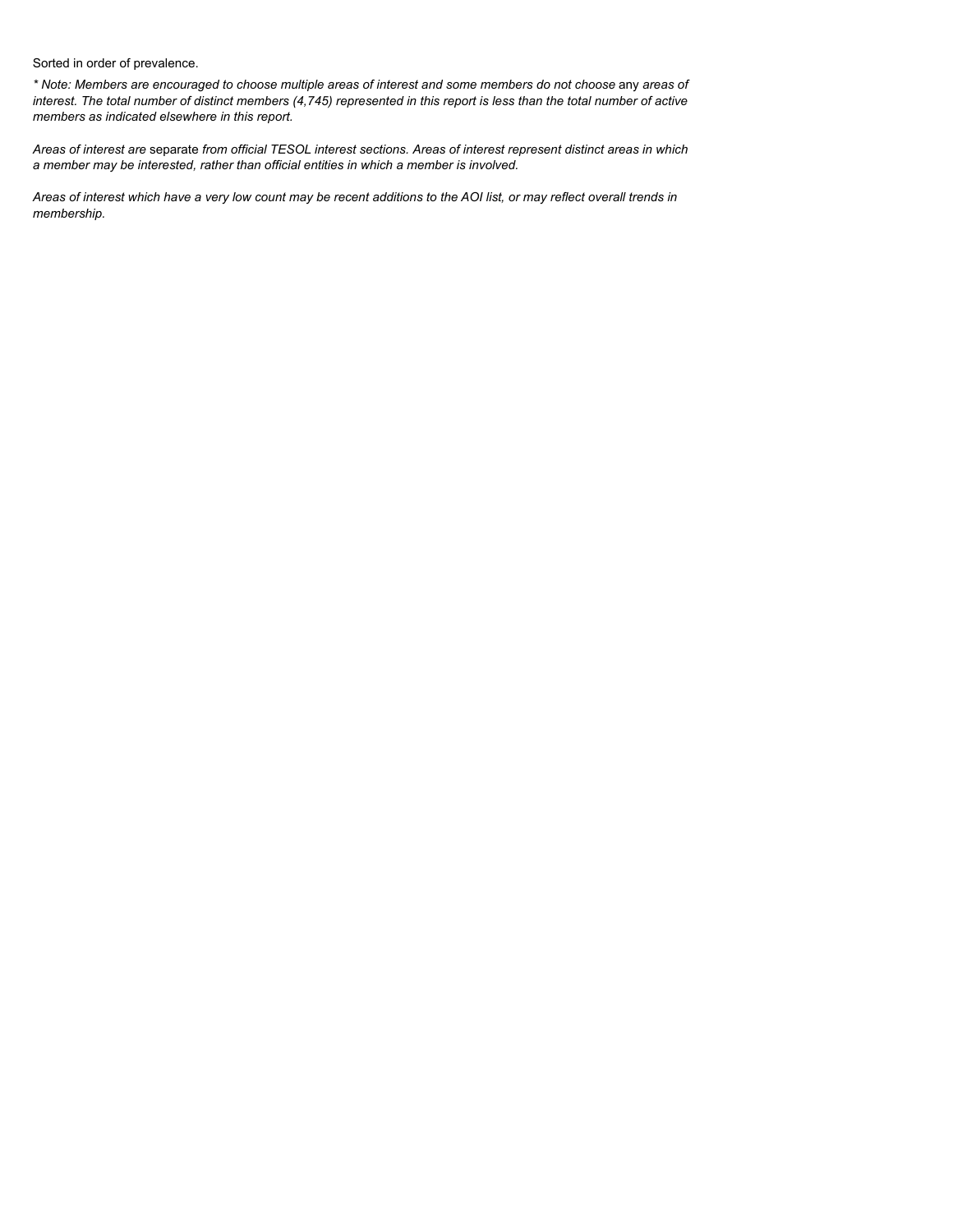## **Statistics on Areas of Expertise (Members paid through >= 9/30/2015)**

| <b>CODE</b>       | <b>DESCRIPTION</b>                             | TOTAL* | % of TOTAL* |
|-------------------|------------------------------------------------|--------|-------------|
| EFL               | English as a foreign language                  | 1,037  | 6%          |
| <b>CURRICULUM</b> | Materials development/Curriculum               | 940    | 5%          |
| AE                | Adult education                                | 870    | 5%          |
| <b>WRITING</b>    | Writing/composition                            | 858    | 5%          |
| IEP               | Intensive English programs                     | 845    | 5%          |
| TЕ                | Teacher education                              | 785    | 5%          |
| AL                | Applied linguistics                            | 784    | 5%          |
| HE                | Higher education                               | 749    | 4%          |
| <b>SLA</b>        | Second language acquisition                    | 672    | 4%          |
| <b>CONTENT</b>    | Content-based instruction                      | 638    | 4%          |
| GRAMMAR           | Grammar                                        | 613    | 4%          |
| ТC                | Multiculturalism/intercultural communications  | 553    | 3%          |
| CALL              | Technology in education                        | 522    | 3%          |
| <b>ESP</b>        | English for specific purposes                  | 504    | 3%          |
| <b>PROFDEV</b>    | Professional development                       | 503    | 3%          |
| <b>SP</b>         | Speaking/pronunciation                         | 478    | 3%          |
| <b>READING</b>    | Reading/literacy                               | 469    | 3%          |
| PA                | Program administration                         | 435    | 3%          |
| <b>ASSESS</b>     | Assessment/testing                             | 434    | 2%          |
| <b>ISKILL</b>     | <b>Integrated Skills</b>                       | 376    | 2%          |
| EE                | Elementary/primary education                   | 374    | 2%          |
| <b>DISTANCE</b>   | Distance learning/Online Education             | 318    | 2%          |
| COMMCOLL          | Community college/technical ed                 | 292    | 2%          |
| SS                | Secondary education                            | 287    | 2%          |
| RS                | Research                                       | 286    | 2%          |
| <b>BE</b>         | <b>Bilingual education</b>                     | 279    | 2%          |
| <b>WORKPLACE</b>  | Workplace English instruction/Business English | 271    | 2%          |
| <b>LISTEN</b>     | Listening                                      | 263    | 2%          |
| <b>VOCAB</b>      | Vocabulary/Lexicon                             | 231    | 1%          |
| LIT               | Literature                                     | 198    | 1%          |
| <b>SOCIAL</b>     | Social/global/political concerns               | 169    | 1%          |
| VI                | Video and digital media                        | 151    | 1%          |
| ITA               | International teaching assistants              | 134    | 1%          |
| <b>NNES</b>       | <b>NNES/NES issues</b>                         | 132    | 1%          |
| <b>ACCRED</b>     | Accreditation                                  | 131    | 1%          |
| <b>FAMILY</b>     | Community/family outreach                      | 101    | 1%          |
| STANDARDS         | Standards                                      | 98     | 1%          |
| MAINSTREAMING     | Mainstreaming                                  | 97     | 1%          |
| LINGUISTICS       | <b>Theoretical Linguistics</b>                 | 94     | 1%          |
| RC                | Refugee concerns                               | 92     | 1%          |
| <b>ARTS</b>       | Arts/Media/Science/Math/Social Science         | 84     | 0%          |
| <b>EMPLOYMENT</b> | Employment issues/Certification                | 75     | 0%          |
| <b>LDSN</b>       |                                                | 75     | 0%          |
|                   | Learning Disorders/Special Needs               | 54     |             |
| PUBLICPOLICY      | Public policy                                  |        | 0%          |
| <b>STYLISTICS</b> | <b>Stylistics</b>                              | 20     | 0%          |